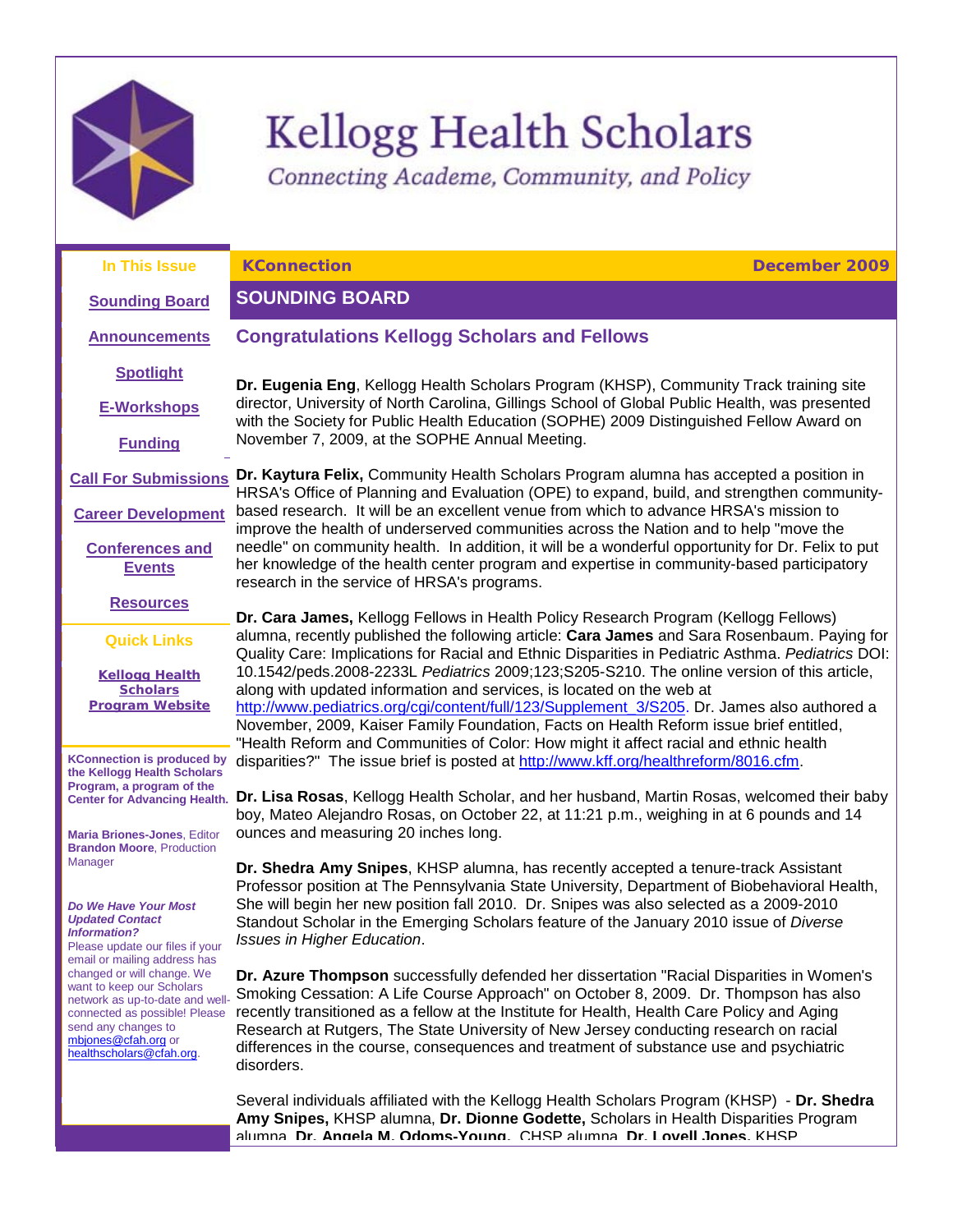Multidisciplinary Track training site director, and **Dr. Rhonda BeLue**, KHSP evaluator contributed to the  $3^{rd}$  Edition Health Issues in the Black Community, edited by Ronald L. Braithwaite, Sandra E. Taylor, and Henrie Treadwell is now available from Jossey-Bass [\(http://www.josseybass.com/WileyCDA/WileyTitle/productCd-0470436794,descCd](http://rs6.net/tn.jsp?et=1102879386537&s=1&e=001kE47ijvqqg4kve13bcBu40J_TKyxVEal3kfX72Zx6CvrcaTHoHSDABbk7T69pV_k1ymzVIRISmxIU18jkrN2XFTgnmGAhQ4WWXD1-OSFUE-fyh-GoReVxEsGj4f_WDXTSlg-rb0223Ik7IRiqf17Ns3H3SIf1pEPaQPhfiv3sl8Hwwqa9dPtru2FJl-2stR78WUn-UFdXRvrSaLjn2tVAA==)[tableOfContents.html\)](http://rs6.net/tn.jsp?et=1102879386537&s=1&e=001kE47ijvqqg4kve13bcBu40J_TKyxVEal3kfX72Zx6CvrcaTHoHSDABbk7T69pV_k1ymzVIRISmxIU18jkrN2XFTgnmGAhQ4WWXD1-OSFUE-fyh-GoReVxEsGj4f_WDXTSlg-rb0223Ik7IRiqf17Ns3H3SIf1pEPaQPhfiv3sl8Hwwqa9dPtru2FJl-2stR78WUn-UFdXRvrSaLjn2tVAA==).

A special section on the Kellogg CHSP, KHSP legacy program, is featured in the upcoming issue of *Progress in Community Health Partnerships: Research, Education, and Action:* Volume 3.4. Training site leaders, **Drs. Janice Bowie**, **Eugenia Eng**, and **Richard Lichtenstein**, served as lead editors of this special issue with, features original research and theory and methods by CHSP alumnae/i (**Drs. I. Shevon Harvey, Dawnavan Scott Davis,**  and **Michael Yonas**). **Dr. Derek Griffith,** CHSP alumnus, is the lead author on "The Origins and Overview of the W.K. Kellogg Community Health Scholars Program". Additional articles in this issue were authored by 2008 KHSP alumnae, **Drs. Dionne Smith Coker-Appiah and Larkin Strong**.

#### **[back to top](#page-0-1)**

# <span id="page-1-0"></span>**ANNOUNCEMENTS**

**Save the Date! The 2010 Kellogg Health Scholars Program Annual Meeting** will be held **June 9 through June 11, 2010** in Washington, DC. Details to follow.

*Do We Have Your Most Updated Contact Information? Please update our files if your email or mailing address has changed or will change. We want to keep our Scholars network as up-to-date and well-connected as possible! Please send any changes to [bmoore@cfah.org](mailto:bmoore@cfah.org) or [mbjones@cfah.org.](mailto:mbjones@cfah.org)* 

#### **[back to top](#page-0-1)**

# <span id="page-1-1"></span>**SPOTLIGHT ON KELLOGG SCHOLARS NETWORK**

Meet Kellogg Health Scholars Program alumna, **Shedra Amy Snipes, Ph.D...**

*Dr. Shedra Amy Snipes addresses farmworker health disparities using a distinctive approach, sharing farmworkers' living quarters and their backbreaking labor as they migrate from the Texas-Mexico border to multiple sites across the U.S.* 

Dr. Snipes received her Ph.D. and M.A. in Bio-Cultural Anthropology from the University of Washington, and her B.S. in Anthropology and Human Biology from Emory University. A KHSP alumna at the University of Texas M.D. Anderson Cancer Center in Houston, TX, Dr. Snipes is currently a National Cancer Institute (NCI) Cancer Education and Career Development Program Fellow at the University of Texas School of Public Health within the Center for Health Promotion and Prevention Research.

Starting August 2010, Dr. Snipes will begin a tenure-track Assistant Professor position in the Department of Biobehavioral Health at The Pennsylvania State University, focusing on immigrant health in family and community contexts. In general, Snipes' research explores intersections between biology, culture, folk beliefs, and health disparities research. Her most recent study, entitled "The Migrant Farmworker Experience: An 'Ethno-Occupational' Health Assessment" followed a community of migrant farmworkers as they travel from the Texas-Mexico border to find work. This research, funded by the National Institute for Occupational Safety and Health (NIOSH) Southwest Center for Agricultural Health Injury Prevention and Education, provides new, highly useful data on cultural notions associated with pesticide exposure, occupational illness, injury, and healthcare access among migrant farmworkers. Ethnographic tools were layered with questionnaire-based occupational hazard assessments to gain an expanded set of knowledge about beliefs and behaviors that correspond with risk. This investigation also successfully tested the feasibility of collecting bio-specimens from farmworkers as they migrated from location to location. Moreover, migration patterns were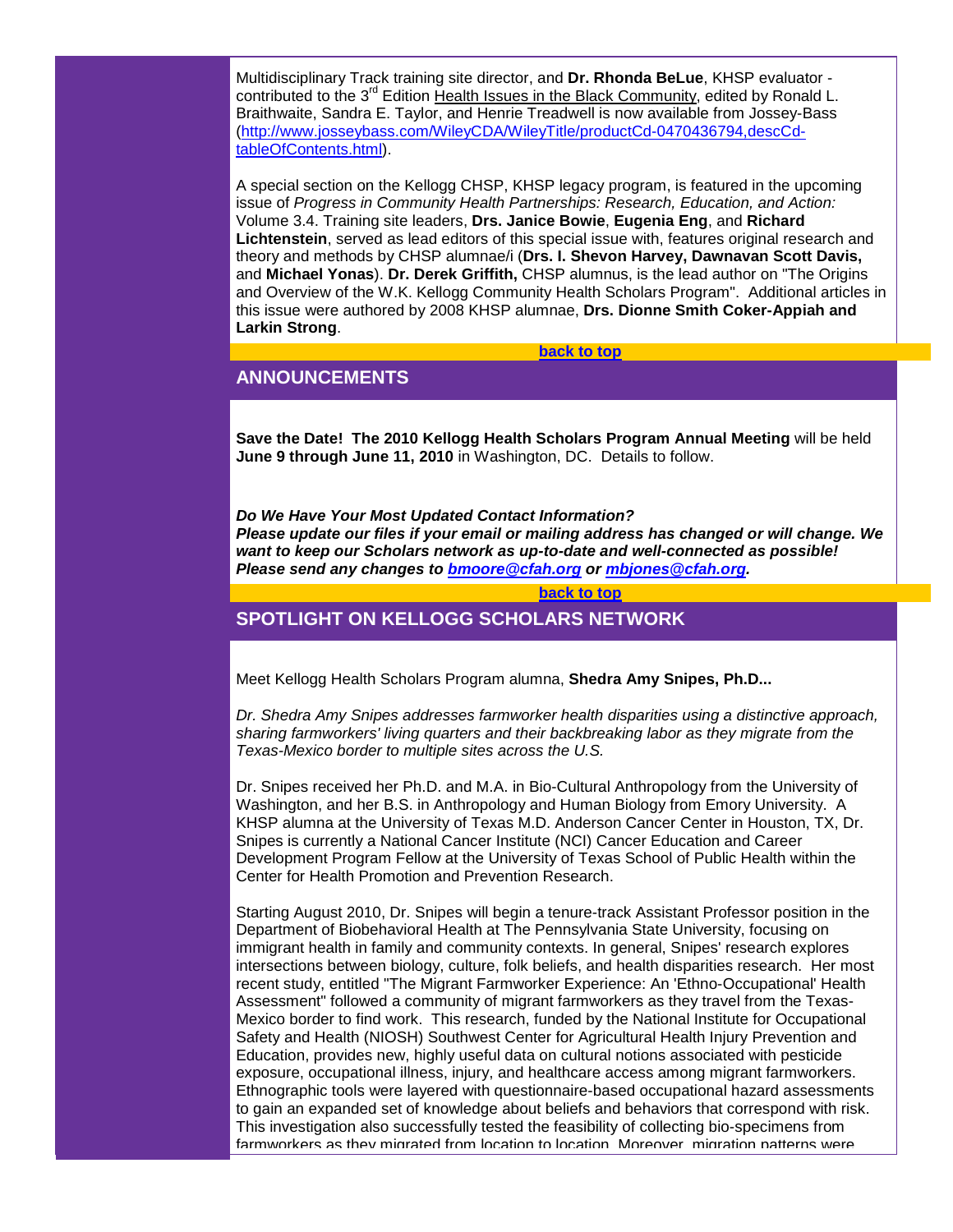linked with use of healthcare clinics during times of illness or injury. Insight gained from her investigations will be used to inform reduction of occupational hazards among farmworkers through distribution of new, unexplored information specific to the migrant farmworker experience as well as the development of culturally-relevant community interventions.

According to Dr. Snipes, KHSP has facilitated each hallmark of her research career to date. The program permitted Snipes to begin and successfully develop a thriving research agenda along the Texas-Mexico border. The Texas-Mexico region is significant to Dr. Snipes' work, as she may now track Mexican-American farmworkers from their major point of origin in the U.S. to multiple sites throughout the country. The program also provided her with the mentorship, resources, and academic support necessary to build partnerships with community groups and migrant advocacy organizations. Through these partnerships, Dr. Snipes has identified new variables for her study as well as individuals who might participate in long-term exposure assessments.

For Dr. Snipes, and other Kellogg Health Scholars, the program offers a significant platform to use health disparities research to address national, state and local policy. In her case, the KHSP fellowship has shaped how her findings can be used to inform regulatory activity of the Environmental Protection Agency (EPA), the Department of Labor (DOL) and the Occupational Safety and Health Administration (OSHA). For example, Dr. Snipes is currently engaging staff at all three of these government agencies to structure environmental and occupational health surveys for a national group of farmworkers. Without the assistance of KHSP's directors, mentors and program consultants who helped her form government/policy networking relationships with key individuals, Dr. Snipes is confident that the doors to such strategic partnerships would have been difficult to open. In her own words, Dr. Snipes is "grateful to the Kellogg Health Scholars Program for allowing me to explore my research passions in biology, culture, and health. The Program offers the opportunity to leap unapologetically into such exploration, amassing data and forging new ground to improve health using culturally-tailored and community-based approaches."

#### **[back to top](#page-0-1)**

#### <span id="page-2-0"></span>**Archived KHSP E-Workshops**

The archived KHSP e-workshops are taped from the live e-workshops of the Kellogg Health Scholars. These live electronic workshops are intended to bring Kellogg Health Scholars together between face-to-face networking meetings to explore topics of mutual interest. Its purpose is to form closer networks between the Kellogg Health Scholars and to provide to them and the Kellogg Community of Scholars support and resources for career development.

Access to archived e-workshops is STRICTLY LIMITED to Kellogg Health Scholars, Kellogg Fellows in Health Policy Research (current and alumni), Scholars in Health Disparities and Community Health Scholars program alumni and H. Jack Geiger Congressional Health Policy Fellows program alumni. The contents of these e-workshops are confidential. These archived presentations should not be accessed, copied or forwarded by/to any individuals other than group of scholars, fellows and scholar/fellow alumni that have been identified.

To listen to the archived presentations and download materials, visit the Archived Workshops page in the members-only section of the KHSP website at

[http://www.kellogghealthscholars.org/members/login.cfm.](http://rs6.net/tn.jsp?et=1102879386537&s=1&e=001kE47ijvqqg7vmbCfJHb8HOibHQI6xrVoATLgiAJXuL15Y1p1HbRXloo5wXTKynYYCgj5FcAN4t6zG_YBs3hgRq_VM2zFtEAqlGwkksrla-lqPZkmkW8jdPKvJwAGllZqdxzQfznTSv3T2BRbO-DcIw==) For login and passcode information, please contact Brandon Moore at [bmoore@cfah.org](mailto:bmoore@cfah.org) or call (202) 387-2829.

#### **[back to top](#page-0-1)**

# <span id="page-2-1"></span>**FUNDING**

**National Institutes of Health Improving Diet and Physical Activity Assessment (R01) PAR-09-224 Letters of Intent Receipt Dates: (new applications) September 5, 2009; May 5, 2010; January 5, 2011; September 5, 2011; May 5, 2012 Letters of Intent Receipt Dates: (resubmission and revision applications) October 5, 2009; June 5, 2010; February 5, 2011; October 5, 2011; June 5, 2012**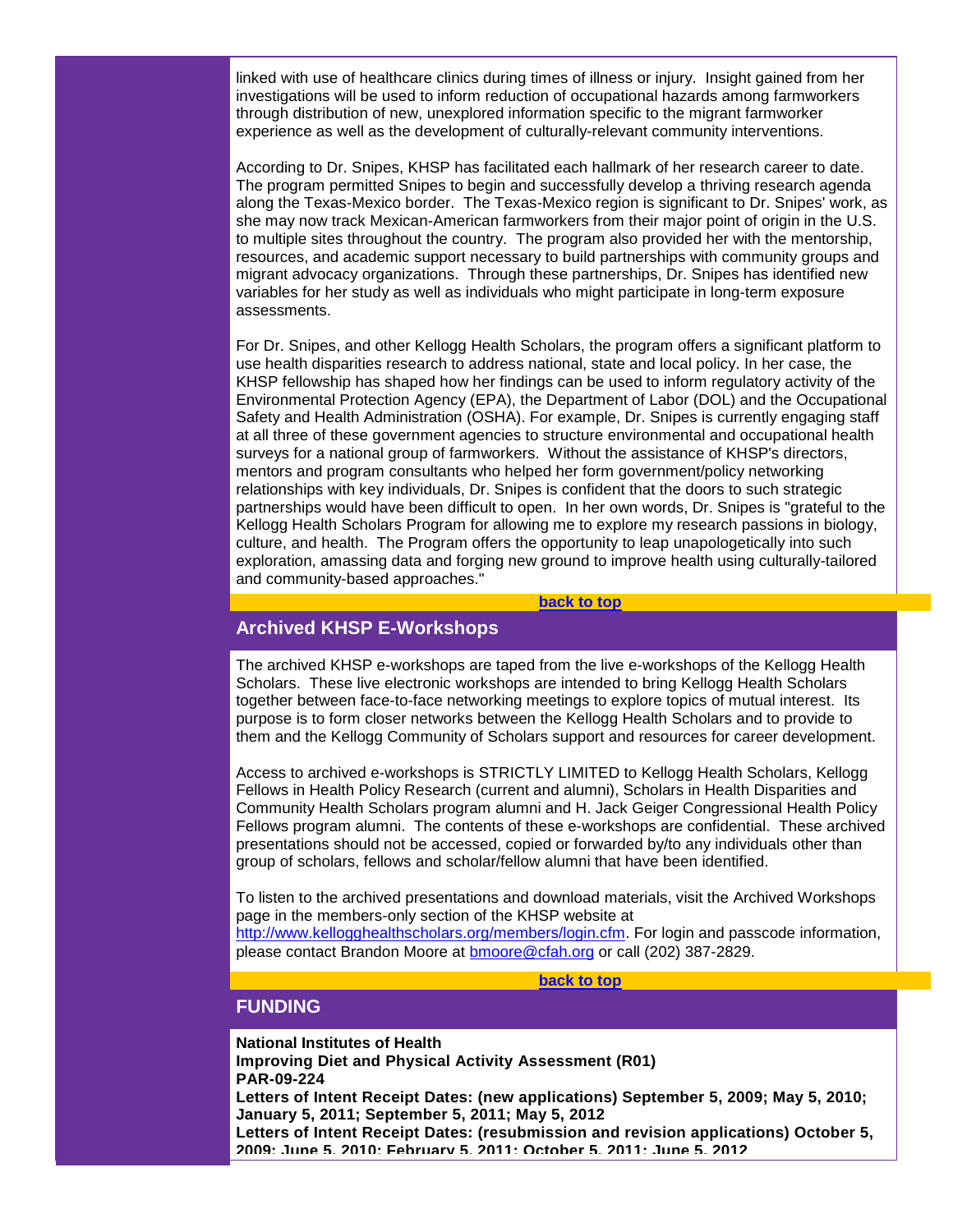**NOTE: On-time submission requires that applications be successfully submitted to Grants.gov no later than 5:00 p.m. local time (of the applicant institution/organization).** 

**Application Due Dates: (new applications): October 5, 2009; June 5, 2010; February 5, 2011; October 5, 2011; June 5, 2012 (alternating standard R01 receipt dates). Application Due Dates: (renewal, resubmission, and revision applications): November 5, 2009; July 5, 2010; March 5, 2011; November 5, 2011; July 5, 2012 (alternating standard R01 receipt dates)**

PURPOSE: This Funding Opportunity Announcement (FOA), issued by the National Cancer Institute (NCI), the National Heart, Lung, and Blood Institute (NHLBI), the National Institute on Aging (NIA), the National Institute of Child Health and Human Development (NICHD), the National Institute of Diabetes and Digestive and Kidney Diseases (NIDDK), the National Institute of Nursing Research (NINR), and the National Institutes of Health (NIH) Office of the Director (OD) Office of Dietary Supplements (ODS), encourages innovative research to enhance the quality of measurements of dietary intake and physical activity. Applications submitted under this FOA may include development of: novel assessment approaches; better methods to evaluate instruments; assessment tools for culturally diverse populations or various age groups, including older adults; improved technology or applications of existing technology; statistical methods to assess or correct for measurement errors or biases, methods to investigate the multidimensionality of diet and physical activity behavior through pattern analysis; or integrated measurement of diet and physical activity along with the environmental context of such behaviors. Announcement details at [http://grants.nih.gov/grants/guide/pa-files/PAR-09-224.html.](http://rs6.net/tn.jsp?et=1102879386537&s=1&e=001kE47ijvqqg5srEIZaLUJJmSEnlo1KO-rUqvz9Yq3jweooz5kcVUS-nFs-nxrLC-uvrIaKDZ1DsR7o4xL7C4aPT_I-seNFVr4ZoV4xGxBPzDS9aWttuwnCDZeBtm6xnTdBkIS9xDc9aA1EtSpOqyJ5_oFq3hluavUYuzX8VawGQ8=)

<span id="page-3-0"></span>**CALL FOR SUBMISSIONS**

**Call for Abstracts -- 27th Annual Behavioral Risk Factor Surveillance System (BRFSS) Conference**

**[back to top](#page-0-1)**

**Leading the Way in Public Health Surveillance**

**San Diego, CA March 20-24, 2010**

**Deadline: December 31, 2009, 11:59 p.m. EST**

Online Abstract Submission at: [http://apps.nccd.cdc.gov/BRFSSAbstractSubmission](http://rs6.net/tn.jsp?et=1102879386537&s=1&e=001kE47ijvqqg4z5o4hLq71lVQhiP4RiIKXXdANFuw76a4UtDeIKHpqf6TLe3lDEFXgj3RvaONZ6JCphuqkkiQTS3vTU9T0i7FdhkF4RUcxbi0PD1wGl_MdAMGpGuwYwrNBXPjY1LsGepw=) The BRFSS Conference Committee seeks abstracts for oral and poster presentations. Abstracts related to BRFSS topics in survey research, epidemiology, evaluation, policy and public healthare welcome for consideration. We are particularly interested in research related to our conference theme: Leading the Way in Public Health Surveillance. Questions concerning the proposal submission process should be directed to **[BRFSSquestions@cdc.gov.](mailto:BRFSSquestions@cdc.gov)**

**Call for Abstract - Institute on Social Exclusion at the Adler School of Professional Psychology The Social Determinants of Mental Health: From Awareness to Action Drake Hotel Chicago, IL**

**June 3-4, 2010**

**Deadline: December 31, 2009**

Research shows that people living in communities plagued by high rates of joblessness, poverty, crime and violence as well as inadequate housing, health care, education and social services suffer disproportionately high rates of stress, anxiety, trauma-induced illnesses, depression, substance abuse and cognitive challenges. Often, the mental health preventions and interventions that are implemented in these difficult social contexts are designed to affect individual change; rarely do they seek to address or alter the broader social conditions that cause psychological illness. By failing to address the critical social determinants of mental health, health care policies and programs often fall short of meeting the needs of our most disadvantaged communities. On June 3rd and 4th, 2010, the Institute on Social Exclusion at the Adler School of Professional Psychology will host its annual conference at the Drake Hotel in downtown Chicago. Entitled "The Social Determinants of Mental Health: From Awareness to Action", the purpose of the Conference is to.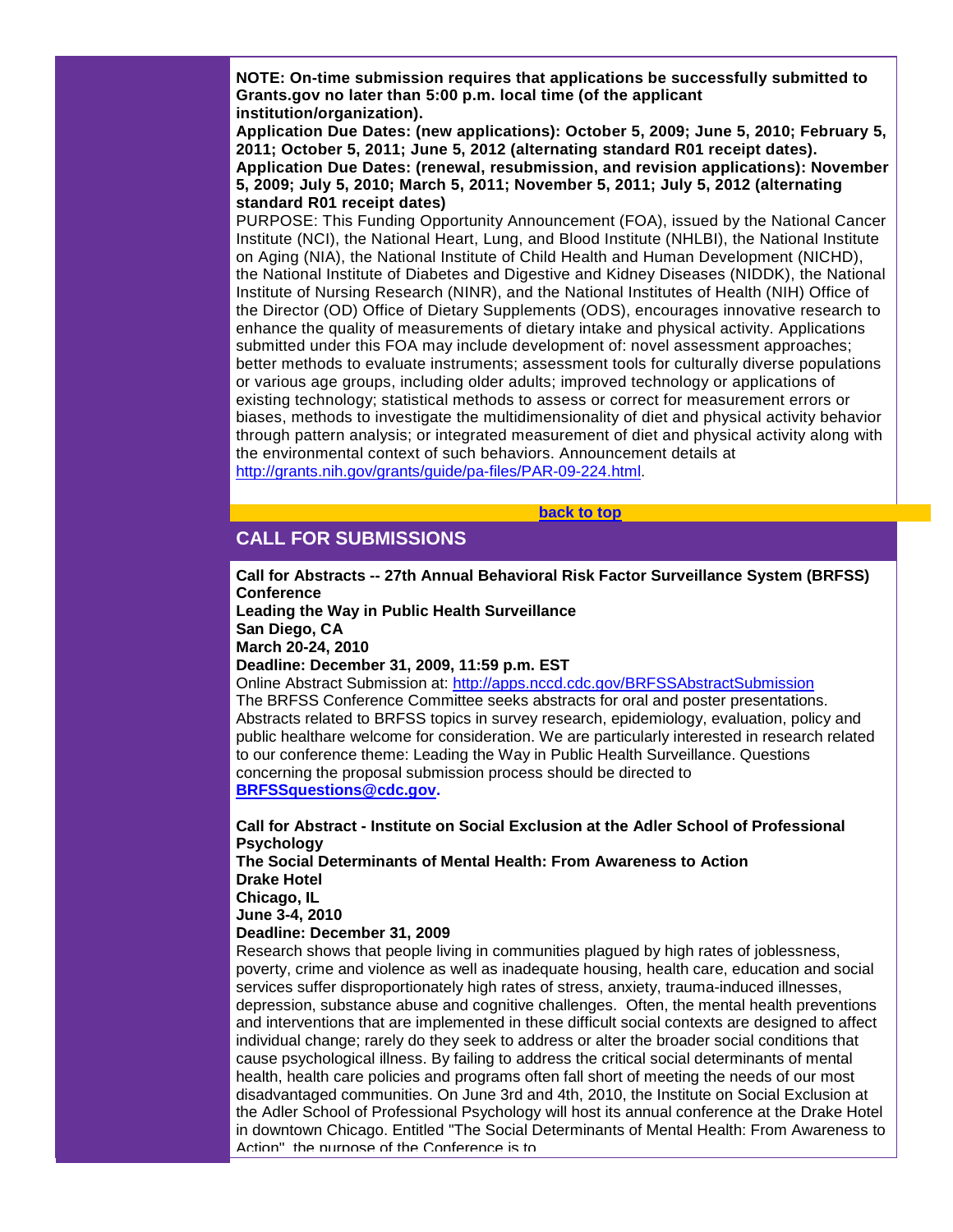Increase awareness about how social conditions impact mental health and well-being;

 Develop and disseminate mental health prevention and intervention strategies that are informed by the social determinants framework;

 Create multidisciplinary collaborations to identify and address the complex social conditions that impact mental health; and

 Develop new knowledge and practice innovations. Keynote Speakers:

David Satcher, MD, PhD -- The 16th Surgeon General of the United States, past member of the World Health Organization Commission on the Social Determinants of Health, former Director of the Centers for Disease Control and Prevention, and currently, the Director of the Satcher Health Leadership Center at the Morehouse School of Medicine.

Sandro Galea, MD, MPH, DrPH -- Professor of Epidemiology at the School of Public Health, Research Professor at the Institute of Social Research at the University of Michigan.

A 300 word abstract is due on December 31, 2009. For more detailed information on the Call for Papers, please go to: [http://www.adler.edu/about/2010annualconference.asp.](http://rs6.net/tn.jsp?et=1102879386537&s=1&e=001kE47ijvqqg4fRYTRMOUkuZyYyIpKQnFGDoaXMQohx1jMIeoam_vQMGNzX2kR13Ly05LH1cZ0Wge5oKc9qDVtwXJzDrlt2qUihsKOiO-NHAb_-fBehQ9UaR9gJWa7iuysfUY0K7uwZrhr2g8blVoODw==)

#### **Call for Papers - Robert Wood Johnson Medical School Critical Research Issues in Latino Mental Health Hyatt Regency New Brunswick, NY June 10-12, 2010**

**Deadline: January 12, 2010**

This conference focuses on creating an opportunity for new investigators to present their work to senior researchers. The goal of this conference is to help the new investigators in the area of Latino Mental Health receive mentoring, constructive feedback, and network with established researchers. The conference will host a keynote speaker, a grant-writing workshop, and will provide the opportunity for several new investigators to present relevant research papers. New investigators whose work focuses on Latino mental health are invited to submit an abstract. While all topics concerning Latino mental health are welcomed, we especially encourage topics related to *Immigration Issues, Health Care Systems, DSM-V,*  **and Career Development**". New investigators are typically within five years of receiving their doctoral degree and/or have not had an independent grant (e.g., RO1). Student researchers are also encouraged to submit an abstract. Each new investigator selected for an oral or poster presentation will have their travel expenses paid and will receive a modest stipend (\$250) to help defray other expenses. Abstracts will also be considered for a poster session. A key component of the conference is to provide mentoring to promising new investigators. New investigators who are selected to present will be paired with prominent senior researchers. In the months leading up to the conference, new investigators will have the opportunity to work closely with their assigned mentor on their presentation. During the conference, mentors will serve as discussants and time will be allotted for questions and answers from the audience. In the past, the conference has been notable for providing a stimulating and collaborative environment, where prominent researchers provide supportive feedback and guidance. To submit an abstract, please send the information below via email to [boleynmo@umdnj.edu](mailto:boleynmo@umdnj.edu) by January 12, 2010. *Abstracts must be relevant to Latino Mental Health and should be no more than 300 words.* Please "copy and paste" the required information below onto the email. Would you also like to be considered for a poster presentation? **YES NO** Name:

#### Degree:

Academic Position: Institutional Affiliation: Mailing Address: City, State, Zip: Telephone: Email Address: Title of Paper/Presentation: Authors: Please paste the abstract below and utilize the following headings: (a) Background (b) Method (c) Results New investigators can submit a 300 word abstract related to the topic to: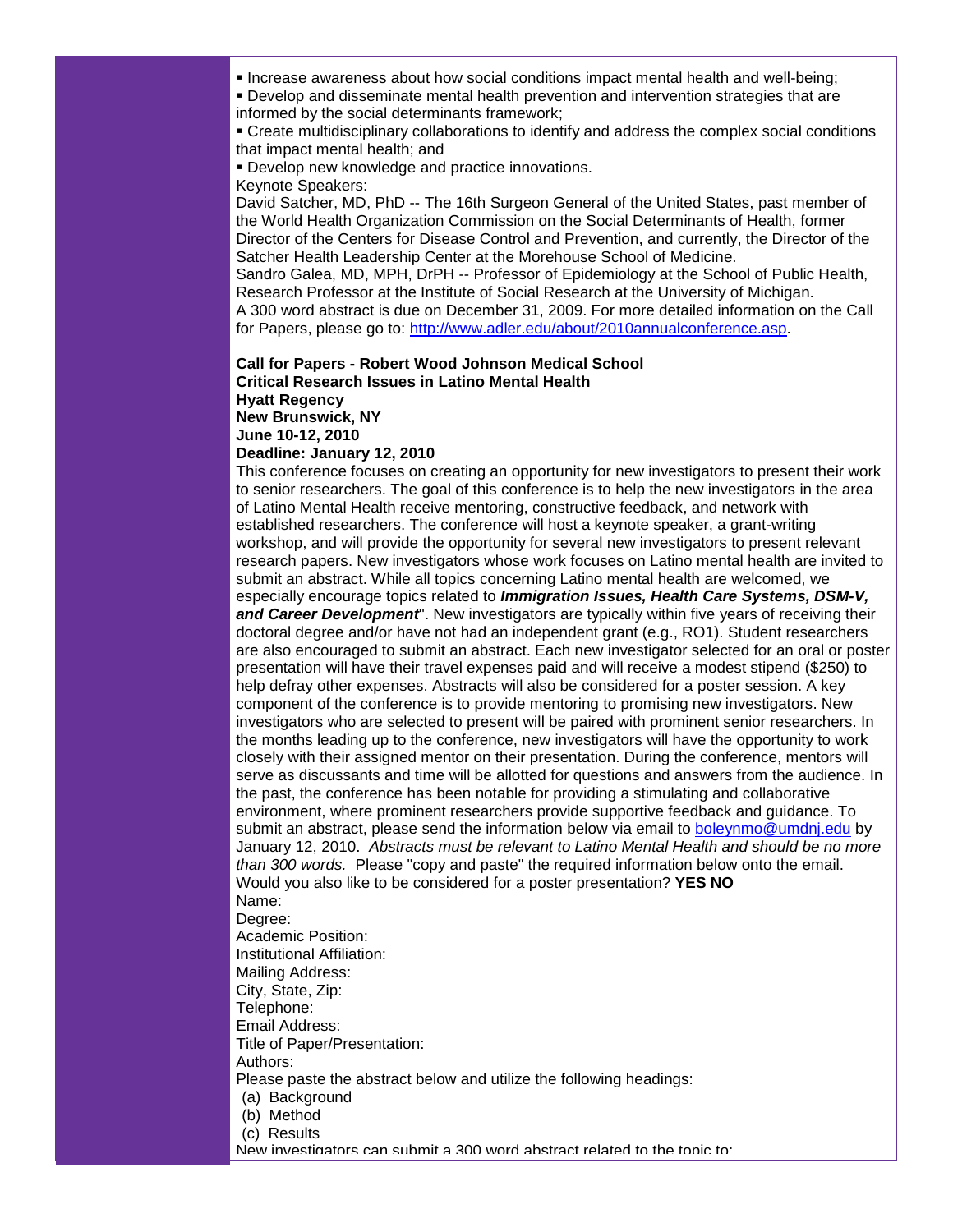Monica Boleyn UMDNJ-Robert Wood Johnson Medical School Office of Global Health 125 Paterson Street, Room 7038 New Brunswick, New Jersey 08901 (732) 235-8254 [boleynmo@umdnj.edu](mailto:boleynmo@umdnj.edu)

#### **Call for Papers - University of Arizona's Binational Migration Institute Between the Lines: Border Research Ethics and Methodologies (BREM) April 23, 2010**

#### **Deadline: January 15, 2010**

The University of Arizona's Binational Migration Institute (at the Department of Mexican American and Raza Studies), Office of Western Hemispheric Programs and the Center for Latin American Studies, invite works that fosters collaboration between scholars in divergent fields & across institutions that address issues of: Border Research Methods, Ethics and Instrumentation. The purpose of this conference is to bring together binational researchers and students from a variety of disciplines and interests who will focus on methodological and ethical issues inherent in border research, which today increasingly consider dilemmas while researching in and among the various communities impacted by immigration enforcement and emerging enforcement technologies. Such dilemmas also arise from how research goals are defined and the role of science in achieving them. Progressively more, researchers wrestle with issues of ownership of data, its use and management, institutional constraints formulated by the conventions of science and the academy (including human subjects protection guidelines), and practical concerns about how knowledge is applied. More information, conference updates and logistics will be made available at: [http://clas.arizona.edu/brem](http://rs6.net/tn.jsp?et=1102879386537&s=1&e=001kE47ijvqqg6F2NK5WCIErnXZ7ftU4UFnOvBODNxPNpF6nL-VmFTyUQjBsEDF02-fhw7_DUZhoSy1gIs1BKCqHFGa2wVAGKOCn02ToELPxUuf5IFonqJLcA==) and click "Call for Papers" and/or click here [http://clas.arizona.edu/files/cfp.pdf](http://rs6.net/tn.jsp?et=1102879386537&s=1&e=001kE47ijvqqg6sOjlPMdnpEXydwBU0qbFD-b2PWBCUE0H1bIHJEU4ZIPllxK0GbNk6vL_SyQy-6Y30Xjz6ripeVXzK3T6G2dI5BRywkvu2Ucx3JxEMld1HCP4RFFez5xdF) for more information about conference themes.

#### **Call for Paper - DuBois Review: Social Science Research on Race Special Issue on Race and Health Deadline: January 25, 2010**

"The problem of the twentieth century is the problem of the color line." ...With those words, W.E. Du Bois discussed the racial progress in the United States and foreshadowed the critical part race would continue to play in understanding inequality, mobility, and quality of life in American society. This quote serves as a springboard for this special call of the Du Bois Review (DBR) soliciting abstracts for papers that describe novel and exciting research directions for studying how race and ethnicity affect health in the twenty-first century. That is, what are the next big ideas that can potentially unpack how and why race is so strongly associated with physical and mental health? What are the most promising new directions for the study of racial inequality and health? What are the key unanswered questions that researchers and policy makers should invest in? What is needed to make more progress in effectively addressing racial

inequalities in health? The DBR is truly multidisciplinary, spanning economics, political science, psychology, sociology, history, public health, and more. Cambridge University Press website and examine previous issues: [http://journals.cambridge.org/action/displayJournal?jid=DBR.](http://rs6.net/tn.jsp?et=1102879386537&s=1&e=001kE47ijvqqg7xEbiyFRQVyo9M43Jri86Ernnx_mCDGjRwzqs52-9eQRB7u4y1zg4StRpCKxwv-MeSJjthjDbBU-uJ5XBlbfTxAe1K5h6FVp28uzrls7SN3fNeM0MYKFZt-yqv0Hlo_ZcyI9qaCZl9XT_fVW07W_lvO7bjPegIUdY=) Guest editors for this special issue are David R. Williams (Harvard University) and David T. Takeuchi (University of Washington). SUBMISSION PROCESS: Two-page proposals for papers are due January 25, 2010. Two types of papers will be accepted for this special call: (a) state of the discipline presents lead essays that synthetically critique broad areas of research regarding race and health; and (b) state of the art, is dedicated to observations and analyses of empirical research. Proposals should state a tentative title, the type of paper to be written, listing of authors, contact information, and a synopsis of the paper idea. We will select papers that hold the most promise for advancing the field and that best combine, as

a collection of papers, into a synergistic whole appropriate for this special call. We expect to make our final selection of proposals by February 15, 2010. Final papers will be due July 31, 2010 with publication of the special

issue expected for early 2011. DBR is a blind peer-reviewed journal and publishes only original, previously unpublished whether hard copy or electronic work. Submitted manuscripts may not be under review for publication elsewhere while under consideration at DBR. Please send an electronic version of proposals for papers to both David Williams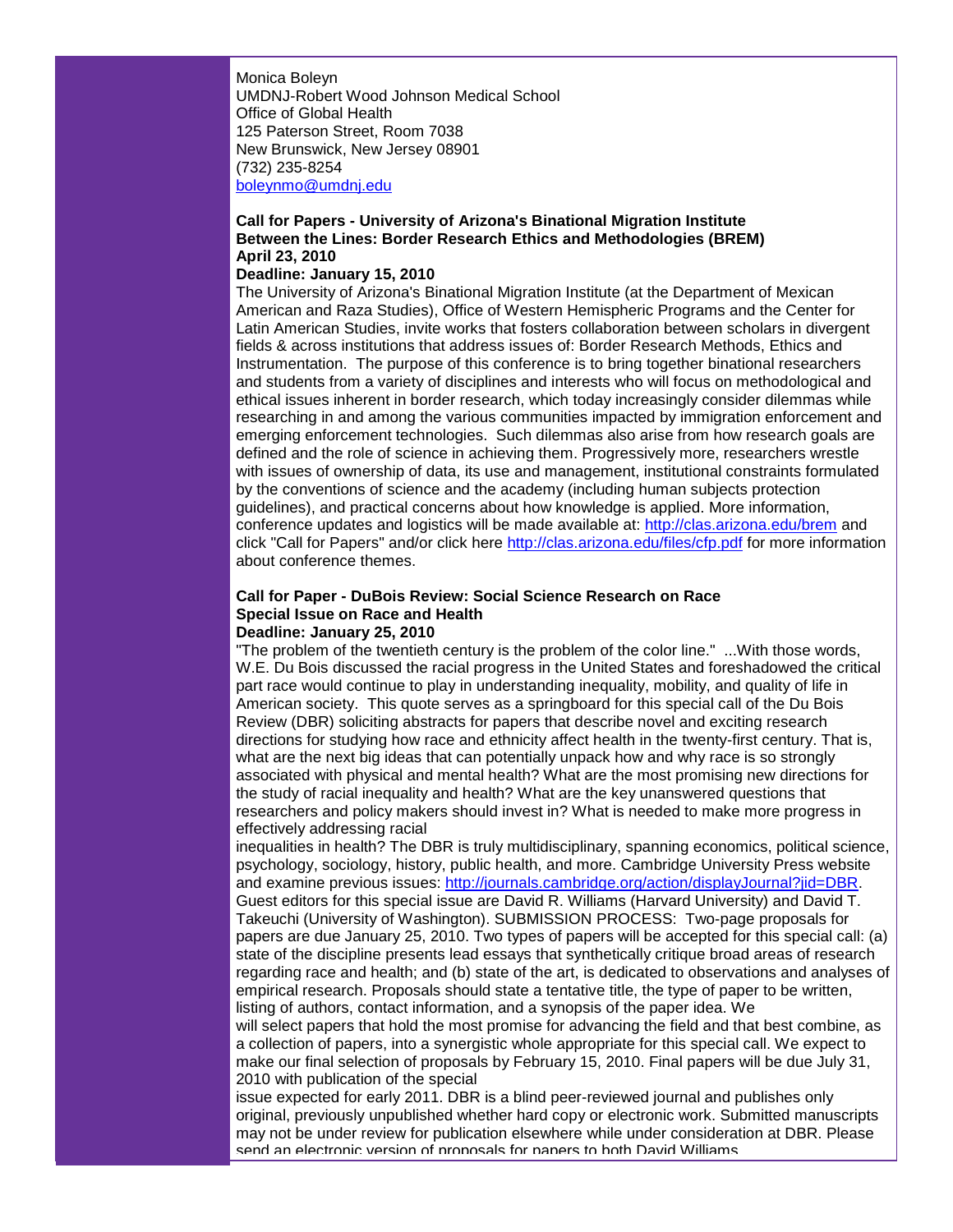[\(DWILLIAM@hsph.harvard.edu\)](mailto:DWILLIAM@hsph.harvard.edu) and David Takeuchi [\(dt5@uw.edu\)](mailto:dt5@uw.edu). ABOUT DBR: DBR is an innovative journal that presents and analyzes the best

cutting-edge research on race from the social sciences. It provides a forum for discussion and increased understanding of race and society from a range of disciplines, including but not limited to economics,

political science, sociology, anthropology, law, communications, public policy, psychology, linguistics, and history. The editors of this peer-reviewed journal are Professor Lawrence D. Bobo (Harvard University) and Professor Michael C. Dawson (University of Chicago). Published by Cambridge University Press, and sponsored by the W. E. B. Du Bois Institute at Harvard University, each issue of the DBR contains between 200 and 225 pages. For further information about DBR please go to:

[http://www.journals.cambridge.org/jid\\_DBR.](http://rs6.net/tn.jsp?et=1102879386537&s=1&e=001kE47ijvqqg5ElaHVLLj5RI11Uk_aVkegGR6h0iznxhQAKjJ1NMe_oaE8u9L-FraXRSYcTDxM15476etmNcK0rulI-UCvFQxrYphtZAkudwXmLq930f488i1N9_wQcRdx9JVZVnVDECo=) 

#### **Call for Abstracts - Society for Epidemiologic Research 2010 Meeting Race and Class Inequalities in Health Seattle, WA**

#### **June 23-26, 2010**

#### **Deadline: February 1, 2010, 11:59 p.m. EST**

We are looking for conceptual and data-based papers for presentation at the annual Society for Epidemiologic Research (SER) meeting in 2010. There will be a contributed paper session on Race and Class Inequalities in Health and we encourage those of you working in this area to submit abstracts of

your work. Accepted abstracts will be distributed at the June meeting and will also be published in a Supplement issue of the American Journal of Epidemiology. Abstracts must be submitted online at the following web address: [http://epiresearch.org/](http://rs6.net/tn.jsp?et=1102879386537&s=1&e=001kE47ijvqqg5S2dCUbBB3tMcd6UcymMzxMQuSSDj1KhaMy73nd5AW6YfMrTuddM-iJfmLRH76iNCX4CXJXJAYWhMfPpKvqj_ZHWWZKyVQF0c=) [click on Annual meeting]. For inquiries about this specific session on Race and Class Inequalities in Health, contact Irene Yen [irene.yen@ucsf.edu](mailto:irene.yen@ucsf.edu) or

Pat O'Campo [\(pat.ocampo@utoronto.ca.](mailto:pat.ocampo@utoronto.ca) For information about the conference, please visit the SER website [www.epiresearch.org.](http://rs6.net/tn.jsp?et=1102879386537&s=1&e=001kE47ijvqqg7J2N8jKvYtas-9Uy53AySi_3HAzDxS1IAX7AnM9yd2TNYsd2VRGQ0jWn3vdLRbq7_4tsJ_zU5rFClBYlFyL1-eMicwwWkdabe1W1BstpCGlw==) 

#### **Call for Abstracts - Australian Universities Community Engagement Alliance National Conference**

# **Communities Participation and Partnership**

# **University of Tasmania**

# **July 5-7, 2010 (Workshops: July 3-4, 2010)**

#### **Deadline: February 15, 2010 (5:00 p.m.)**

Abstracts of papers are now invited for the Australian Universities Community Engagement Alliance (AUCEA) National Conference 2010 to be hosted by the University of Tasmania. AUCEA is committed to fostering university-community engagement throughout Australia and the Asia Pacific region. Learn more about AUCEA at [http://www.aucea.net.au/.](http://rs6.net/tn.jsp?et=1102879386537&s=1&e=001kE47ijvqqg5-fjeUOjnhrKE2LXq1xLseri-mrcZ7YalM1sVfe5xTXgyZu81W5sSY91Z99-o2NWtMng8G7RwJewKsTzsKH9aQD4wsFGN66jg=) **Abstracts and cover sheet must be submitted electronically to [oue@uws.edu.au.](mailto:oue@uws.edu.au)** SUBMISSION CATEGORIES: Authors must **select one** of the following Categories for their submission. Abstracts will be considered for inclusion in the conference program using the criteria shown in each Category.

1. Research paper - a proposal for a full paper framed by a one or more research questions relevant to the conference theme, theoretical or conceptual framework, sufficient literature review, description of research design and methodology summary of analysis and findings, and a conclusion that informs further research and demonstrates impacts on theory and/or practice.

2. Case study - a descriptive paper or presentation on specific community engagement projects and partnerships that summarizes the project purposes, goals and benefits for each partner, the activities of the project, funding sources, lessons learned, evidence of impact on each partner, plans going forward, recommendations for others who may replicate the case model. Case study impacts, outcomes, recommendations should be relevant to the conference theme and be supported by evaluations or other evidence.

3. Essay/Reflection/Opinion on Engagement Issues - a paper or presentation providing a critical analysis of an important issue/topic related to community engagement such as higher education policy, public issues, partnership relationships, engaged student learning or research practices, academic culture issues, etc. Essays must have a clear theme or premise related to engagement and the conference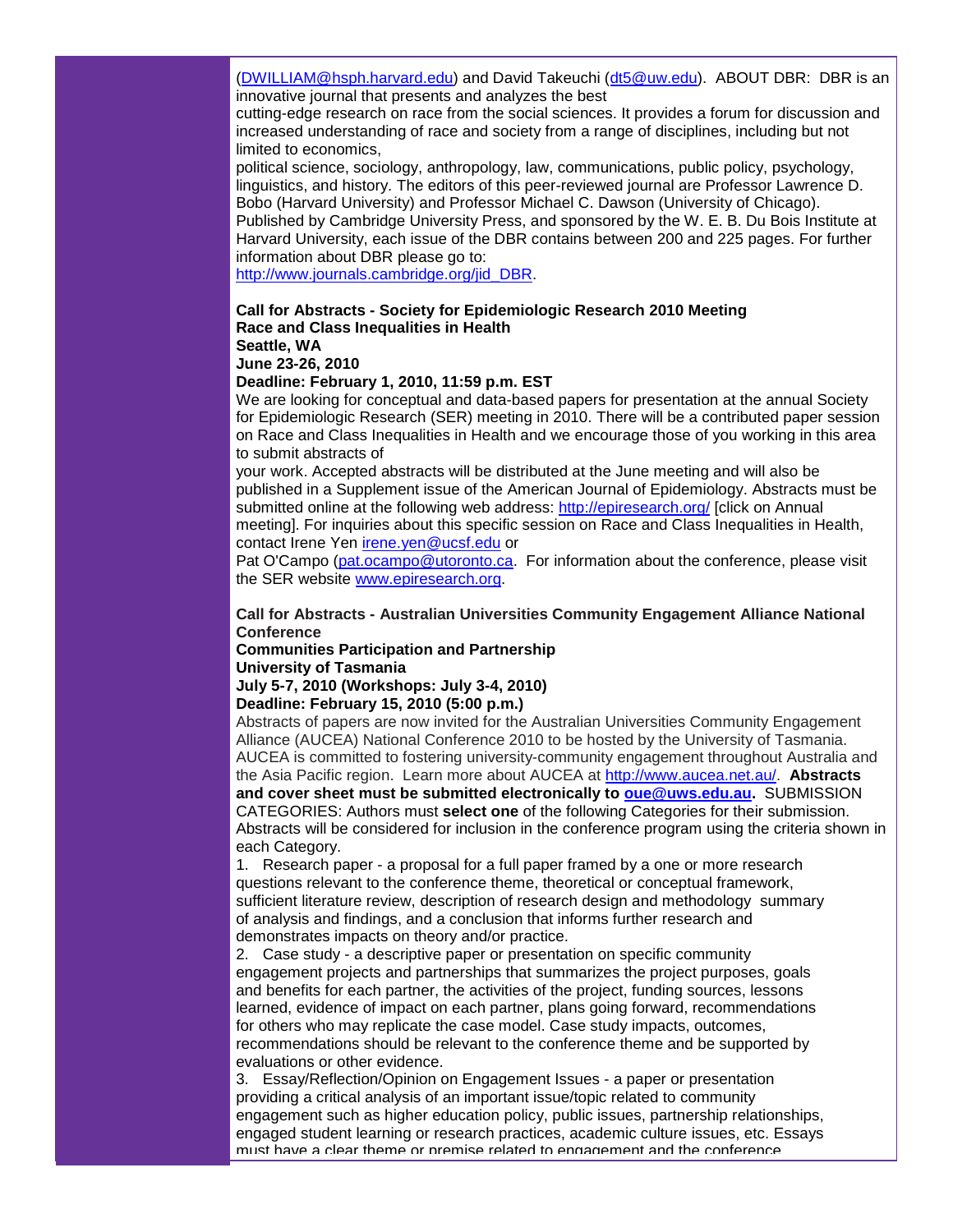theme, a well-framed argument supported by references to appropriate literature and practice examples, and a well-reasoned conclusion including recommendations for next actions, studies, policies or processes that would lead to action, research, proposals or further dialogue.

IF YOUR ABSTRACT IS ACCEPTED: Acceptance means you should fully develop your presentation and/or paper according to the following guidelines. When notified of acceptance, you will be required to submit a confirmation form acknowledging your intent to prepare a full paper or presentation and your understanding that presenters are required to register for the conference.

1. Research papers - Research papers are presented as formal papers and author(s) must prepare a fully developed research paper that meets the stated criteria. Research papers will be refereed by at least two academic referees to determine acceptance for the conference. Papers presented at the conference will be peer reviewed afterward by the editorial team for possible publication in the AUCEA e-journal. Papers not accepted for the e-journal will appear in Conference Proceedings.

2. Case studies - Case studies can be presentations supported by handouts or a full paper. Case studies that are developed into a full narrative paper will enter the journal referee process and reviewed for fit with the criteria shown above. Accepted papers will appear in the "case studies" section of the AUCEA e-journal. Case study papers not accepted for the journal will appear in the Conference Proceedings.

3. Essay/Reflection/Opinion on Engagement - Essays can be presentations supported by a handout or PowerPoint presentation that summarizes the author(s) argument, evidence, and conclusions sufficient to document the line of reasoning. Essays that are developed into full papers will enter the journal referee process and reviewed for fit with the criteria shown above. Accepted papers will appear in the "essays" section of the AUCEA e-journal. Essay papers not accepted for the e-journal will appear in the Conference Proceedings.

Abstracts and subsequent submissions in all Categories will be reviewed by individuals with appropriate academic qualifications who are members of the Conference Host Committee, the AUCEA Conference Committee, the AUCEA Editorial Committee, the AUCEA Committee of Management, or other AUCEA members. Full papers being considered for inclusion in the e-journal will be refereed after the conference by members of the Editorial Committee and other qualified individuals.

CONFERENCE STRUCTURE: In addition to keynote addresses, there will be concurrent sessions organised according to presentation formats and topics. Two to three presenters will participate in each concurrent session.

FORMAT INSTRUCTIONS FOR ABSTRACTS: Abstracts should be double-spaced, indented paragraphs, ample margins. Word limit = 750 words. Appropriate citations should be given in the text but full references are not required. The abstract should be constructed to allow reviewers to consider your proposal in the context of the criteria described above. FORMAT INSTRUCTIONS FOR PAPERS: If your abstract is accepted and you indicate intent to provide a full paper, the paper must be written with the following specifications. Papers not conforming to the standard format will be rejected.

• Single-sided, double spaced, indented paragraph, ample margins

• A cover page with title of the paper, author(s)' names, university (if applicable), address, telephone and email addresses. Cover pages will be available on the conference website. Cover page details will not be forwarded to referees.

• Papers should be between 3,500 and 5,000 words

The text should start on page two with the title, up to five keywords and abstract of 300-400 words. The abstract must stand alone and not contain underlined abbreviations or references. Authors' names should not appear. Footnotes should be not be used.

• All tables and figures should be mentioned in the text and numbered by Arabic numerals (0-9). Figures and line drawings should be of a quality suitable for printing.

References should be indicated in the typescript by the author's name with year of publication in parentheses. Multiple publications by the same author in the same year should be appended by (a), (b), etc. Titles of journals should not be abbreviated. The references should be listed in full (including all authors) in alphabetical order at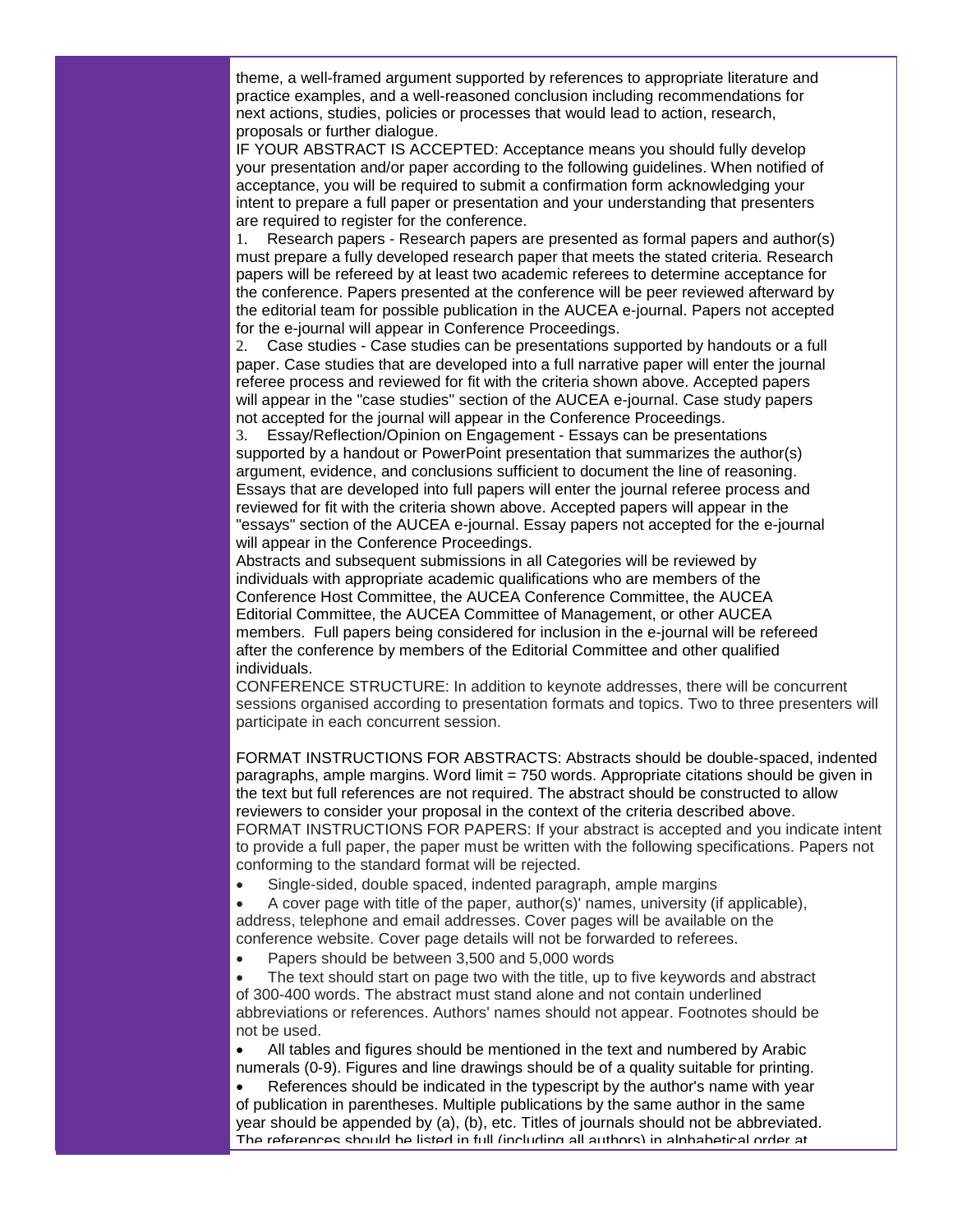the end of the manuscript using the following formats:

Evans, A.W. (1990) the assumption of equilibrium in the analysis of migration and interregional differences: a review of some recent research. *Journal of Regional Science*, 30(4), pp. 515-532

Jensen, R.C., Mandeville, T.D and Karunaratne, N.D. (1979) *Regional Economic Planning*. Croom Helm: London.

Putman, S.H. (1990) Equilibrium solutions and dynamics of integrated urban models. In L. Anselin and M. Madden (eds), *New Directions in Regional Analysis.* Belhaven: London.

INSTRUCTIONS FOR PRESENTATIONS: All presentations, including those relating to full papers, must be in MS PowerPoint and need to take into account the time available in the program for presentation. Presentations in panel sessions must not exceed 15 minutes. PowerPoint presentations will not be eligible for publication in the AUCEA e-Journal but may be published in conference proceedings.

DEADLINE FOR PAPERS: Authors of accepted abstracts who choose to write full papers in any of the Categories must submit final papers by **16 April 2010** to allow time for peer review. PUBLICATION: The AUCEA Editorial Committee will referee full papers after the conference for publication in the e-journal *The Australasian Journal of Community Engagement.* Papers that are not accepted for the journal will appear in conference proceedings with other papers and presentations.

QUESTIONS: Please contact Kim Jarvis at **[oue@uws.edu.au](mailto:oue@uws.edu.au)**.

#### **Call for Paper -- Journal for Academic Ethics Special Issue on Intellectual Diversity Deadline: May 15, 2010**

The Journal for Academic Ethics editor invites scholarly papers considering the value of intellectual diversity and challenges of epistemological hegemony in the Academy as a global knowledge institution. Authors are encouraged to address questions such as:

- What is the role of the Academy as a global knowledge commons?
- What is the value of intellectual diversity? How can it be cultivated?

What is the place for diverse modes and practices of knowing, learning, and discovering cultivated by indigenous and ethnic cultures?

What is the role of wisdom and spiritual traditions in the global knowledge commons?

How are values of personal freedom and individual conscience intrinsic to the role of the Academy?

What is the place in the global Academy for collective knowledge traditions in which personal freedom and individual conscience are derivative values?

What is the place in the global Academy for knowledge traditions that do not align with established empirical standards and methods of reasoning and discovery?

BACKGROUND: In 1775, the Second Continental Congress of North American colonies commissioned three members, including Benjamin Franklin, Patrick Henry, and James Madison to negotiate treaties with indigenous American nations in view gaining assuring their neutrality, if not their support, in the war of American independence. Two centuries later, historians Donald Grinde and Bruce Johansen (Donald A. Grinde, 1991) sparked a vigorous debate with their suggestions that Franklin, Henry, and Madison appropriated values, imagery, and concepts of the Iroquois League's governance structures and Great Law of Peace that influenced the framing of the Articles of Confederation and the US Constitution. The Iroquois Influence Thesis was enthusiastically embraced by some historians and vehemently rejected by others. Opponents of Iroquois Influence Thesis (Tooker, 1985) (Levy, 1996) (Newman, 1998)argue that the constitutional framers, rooted in classical Greek and Enlightenment ideals of civil society and democratic governance, were sufficiently disinterested in and dismissive of the political ideas of indigenous Americans to be inured to their influence. The academic debate over the Iroquois Influence Thesis exemplifies the dominance of western values embedded in the structures and practices of academic knowledge that renders alternative knowledge traditions irrelevant and invisible. Similar scenarios are recounted from every culture and continent with an established college or university. Globalization has greatly expanded the universe of knowledge but, conversely, contributed to its massification (Michael Gibbons, 1994). The dawn of the knowledge economy has all but eclipsed revered knowledge traditions that are not easily adapted to the constraints of empiricism and, increasingly, the demands of the market. In virtually every recent global study of higher education, knowledge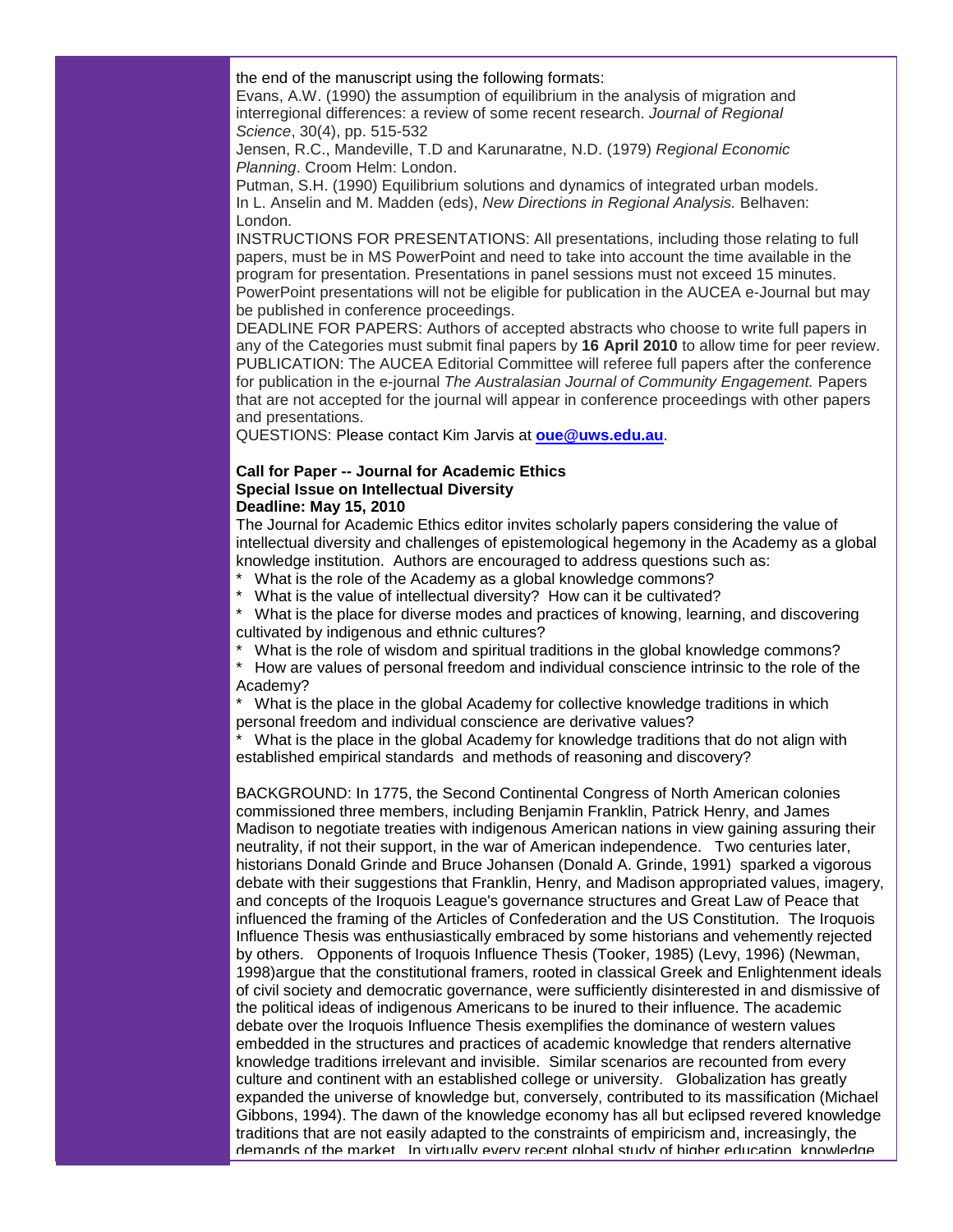is linked intrinsically to economic development with a focus on science, technology, and quantitative disciplines governed by empirical methods and utilitarian outcomes. While the contributions of science and technology to human flourishing are widely and well understood, the humanities, arts, and social sciences, long considered the hallmark of a college education and the foundation of citizenship in a free society, are increasingly regarded as peripheral to the career ?building purpose of higher education. Moreover, accountability in higher education increasingly is oriented towards outcomes of what is easily measured rather than more subtle and nuanced changes such as insight, disposition, and spiritual transformation. These well documented trends in higher education suggest a future global Academy functioning as an instrument of westernization rather than as an authentically global and diverse intellectual commons.

Donald A. Grinde, B. J. (1991). Exemplar of Liberty: Native America and the Evolution of Democracy. Los Angeles: American Indian Studies Center, University of California. Levy, P. A. (1996). Exemplars of Taking Liberties: The Iroquois Influence Thesis and the Problem of Evidence. William and Mary Quarterly , 587-604.

Michael Gibbons, C. L. (1994). The New Production of Knowledge: The Dynamics of Science and Research in Contemporary Societies. London: Sage Publications. Newman, M. (1998). The Iroquois Confederation Constitution: an Analysis. Publius , 99-131. Tooker, E. (1985). An Iroquois Sourcebook. New York: Garland Publishing.

Manuscripts should be submitted to: Dr. Lindsay J. Thompson, Guest Editor The Johns Hopkins Carey Business School Room 1119 100 North Charles Street Baltimore, MD 21201 Phone: 410-516-0406 Fax; 410-516-2033 Email: [lthompson@jhu.edu](mailto:lthompson@jhu.edu)

#### **[back to top](#page-0-1)**

# <span id="page-9-0"></span>**CAREER DEVELOPMENT**

#### **American Psychological Association, Public Interest Government Relations Office Senior Legislative & Federal Affairs Officer (2 Openings)**

The Public Interest Government Relations Office of the American Psychological Association would like to announce two Senior Legislative & Federal Affairs Officer positions to address policy issues impacting: Lesbian, Gay, Bisexual and Transgender individuals, Ethnic and Racial Minorities, HIV/AIDS, Individuals with Disabilities, and other emerging health/mental health issues. The official job announcement is provided below. We welcome your interest and that of others who you believe would be appropriate for these positions.

Senior Legislative and Federal Affairs Officer

Requisition Number 1103

Public Interest

REQUIRED QUALIFICATIONS:

- Master's degree
- Five to seven years of direct federal advocacy or policy experience is required
- Doctorate degree in psychology or a related field may substitute for up to two years of experience
- Excellent skills using MS Word, Excel, Power Point, Outlook, and the ability to navigate the internet and utilize research databases
- Ability to handle multiple task and meet deadlines
- Excellent writing and communication skills
- Ability to work independently
- Excellent interpersonal skills

DESCRIPTION:

• Manage APA's legislative and regulatory activities related to public interest policy issues as assigned to the incumbent's portfolio in consultation with the Associate Executive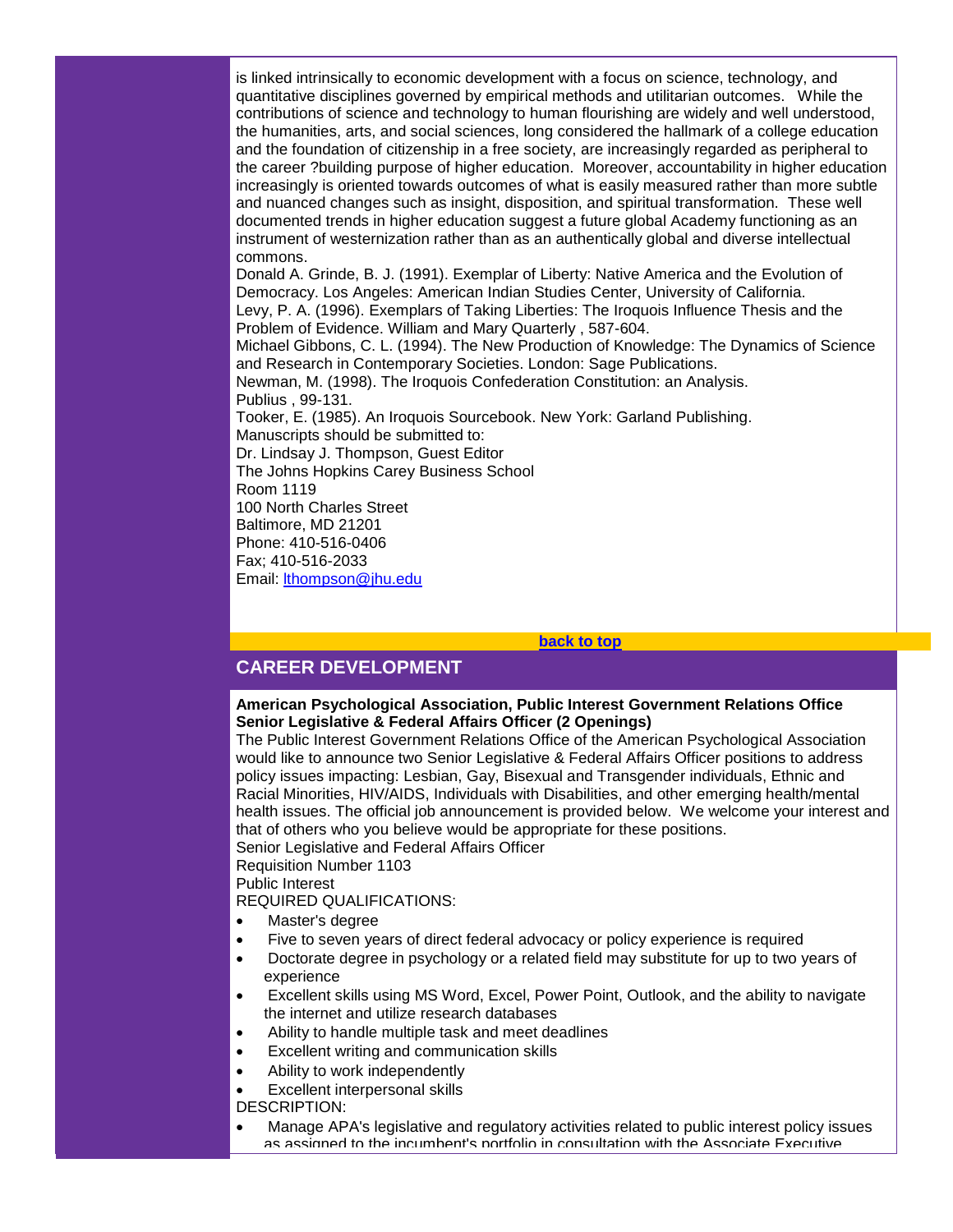Director for Government Relations. Seek and coordinate support for legislation and issue positions with Members of Congress, federal agencies, and other stakeholder organizations. Influence policy-making activity on Capitol Hill and regulatory activities in the federal agencies. Develop and implement strategies for enhancing the utilization of psychological research to advance public interest issues. Implement these strategies by meeting with, providing research for, and representing APA policies to members of Congress and their staff, and federal agency representatives

- Research, analyze, and write legislative proposals, amendments, and report language; congressional testimony to be presented by APA members; APA position papers, policy statements, briefing sheets, newsletter articles, legislative summaries, and grassroots email notices; official comments to federal agencies on proposed regulatory action; and correspondence to key policymakers from the CEO and Executive Director for Public Interest. Develop and disseminate other documents that represent APA's views on various legislative, regulatory, and/or scientific or public interest issues to Congress, federal agencies, other organizations, and the public
- Initiate and maintain relationships with Members of Congress and their staff and executive branch officials, including institute and agency directors, to provide psychology's input into their research priorities and public service programs, and to monitor federal policies for their impact on public interest constituencies
- Establish and maintain a network of contacts with other professional, consumer, scientific, provider, and government-related health, education, social service, and civil rights organizations and coalitions, both to strengthen APA's ability to influence public policy as part of a larger entity, and to ensure that APA's interests are fully represented in the agendas of such coalitions
- Meet regularly with the Associate Executive Director for Public Interest Government Relations to plan and coordinate public interest advocacy activities. Meet regularly with Government Relations Office and Public Interest Directorate staff and periodically with other relevant APA staff to coordinate advocacy activities of interest to multiple APA constituency groups. Establish and maintain contact with APA members with expertise and/or interest in public interest issues, utilize their expertise in the development of APA policy positions and agenda, and keep them informed of APA government relations activities.Develop and provide advocacy training workshops for APA members
- Coordinate federal budget and appropriations proposals across relevant federal agencies for APA's public interest policy. Establish close working relationships with key congressional and federal agency staff, draft and advocate for bill and report language favorable to psychology and to our public interest constituency groups, and represent APA at coalition and congressional and federal agency meetings. Also responsible for closely monitoring the budget and appropriations process during the course of the year, keeping Public Interest Government Relations colleagues fully apprised of any significant developments, and coordinating submission of legislative proposals and other activities with Science and Education Government Relations colleagues in the Government Relations Office

Qualified candidates should send cover letter and resume indicating requisition number and salary requirement to: American Psychological Association, Human Resources, 750 First Street, NE, Washington, DC 20002-4242, or e-mail to [jobs@apa.org,](mailto:jobs@apa.org) or fax to 202-336-5501.

#### **Boston University School of Public Health, Department of Environmental Health Environmental Epidemiologist (Open Rank Faculty Position) Review of Applications Begin: January 2, 2010**

POSITION: The successful applicant will join an established graduate program and productive faculty with expertise in the areas of human exposure assessment and biomonitoring of emerging contaminants,

immunotoxic and neurological health effects of environmental exposures, spatial epidemiology and analyses of environmental exposures, and community-based participatory research. The recruited faculty member is expected to sustain a vigorous, extramurally-funded research program in the field of environmental epidemiology with a focus on working with communities. Additional responsibilities will include mentoring postdoctoral fellows and graduate students enrolled in doctoral and masters level programs, teaching graduate-level environmental health courses, and engaging in university service.

QUALIFICATIONS: Successful candidates for this position must have a doctorate in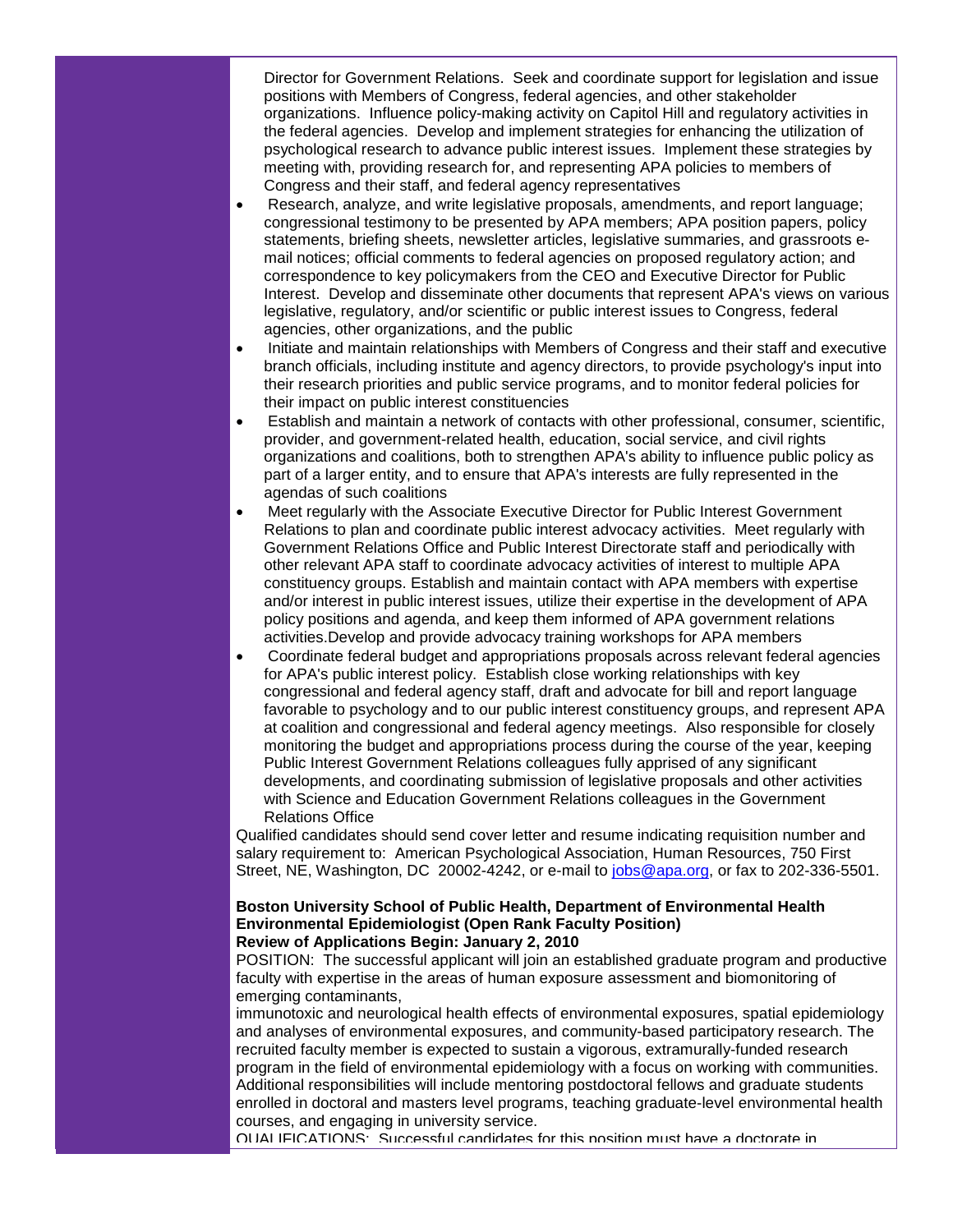environmental health sciences, epidemiology, or a related field, a demonstrated record of independent and collaborative

research, an interest and ability in teaching at the graduate level, and a record of peerreviewed publications commensurate with experience and rank. We are especially interested in applicants who work in community settings, e.g., conduct community-based participatory research, address environmental health inequalities and environmental justice, or collaborate with community groups or NGOs within or outside the US. APPILCATIONS: Complete applications received by March 1, 2010 will be assured of consideration. Review of applications will begin January 2, 2010. The anticipated start date is approximately September 2010. Applicants should send a detailed letter of interest, CV and

list of references to Prof. Les Boden, Chair, Search Committee, Department of Environmental Health, Boston University School of Public Health, 715 Albany Street, T4W, Boston, MA 02118 [\(lboden@bu.edu\)](mailto:lboden@bu.edu).

#### **Brooklyn College, Child Welfare Policy, Department of Children's Studies Program Rank Open, To be Determined**

Responsibilities: The interdisciplinary Children's Studies Program and Center invites applications for a tenure track rank open position beginning in September 2010. The successful candidate will teach courses in the Program as well as children and youth centered courses in his or her discipline. It is expected that the candidate's research can be coordinated with the mission of the Children's Studies Program to study the experience of outcomes for children and youth of the New York Child Welfare System along with its relationship to such other city and state agencies as are concerned with education, juvenile/criminal justice, mental and physical health. It is the intention of the Children's Studies Program and Center to spearhead interdisciplinary accountability research, utilizing the latest research methods, for the analysis of policy issues central to the well being and rights of New York's children and young people. Since the state and city-focused New York Child Welfare systems do not exist in isolation from federal legislative and fiscal realities, the successful candidate also needs to be familiar with such contexts. This position provides the opportunity of breaking new ground in urban child policy research. Qualification: A Ph.D. or the equivalent in a relevant discipline such as anthropology, fiscal economics and the public sector, public health, history, public policy analysis, psychology, social work, and sociology. Record of teaching experience and scholarly productivity, the latter evidenced by publications and funded grant applications. Also desirable are: familiarity with policy and evaluation research in the child welfare sector; the ability to work collaboratively with diverse communities of researchers, practitioners, public policy makers and private sponsors; management ability, including experience in project development, fundraising and budgeting. The selected candidate should be familiar with relevant major ongoing child research in the social sciences. Salary: Competitive and commensurate with qualifications and experience. Please send curriculum vitae, copies of representative publications, evidence of teaching proficiency, and three letters of recommendation to: Michael T. Hewitt, Assistant Vice President for Human Resource Services, 2900 Bedford Avenue. Brooklyn, New York 11210-2889.

#### **Children's Mercy Hospitals and Clinics, Kansas City, MO Director of Weighing In**

#### **Full time position, day shift, 8:00a to 5:00p.**

Job Details: At Children's Mercy Hospitals and Clinics, you can be more than the **Director of Weighing In**. You can be a reason we're among the nation's best children's hospitals and a reason parents continue to choose Children's Mercy. Come to work here where you're not just an employee, you're a reason. As the Director of Weighing In, you will lead implementation and further development of the collaborative's strategic plan. You will also have responsibility for leading the development of funding sources through grants, businesses and philanthropic groups for the collaborative, be responsible for leading community-based participatory research, managing relations with the Weighing In steering committee and advisory board members and relevant departments at Children's Mercy Hospital, including Community Relations, Pediatrics, Government Relations and Resource Development. Weighing In is a community childhood obesity collaborative which was created in 2004 to be a mechanism for disseminating best practice programs in prevention to the Kansas City community, to provide networking opportunities for the varied healthcare, school, public health, managed care and community organizations with an interest in childhood obesity prevention and to support collaborative project development and implementation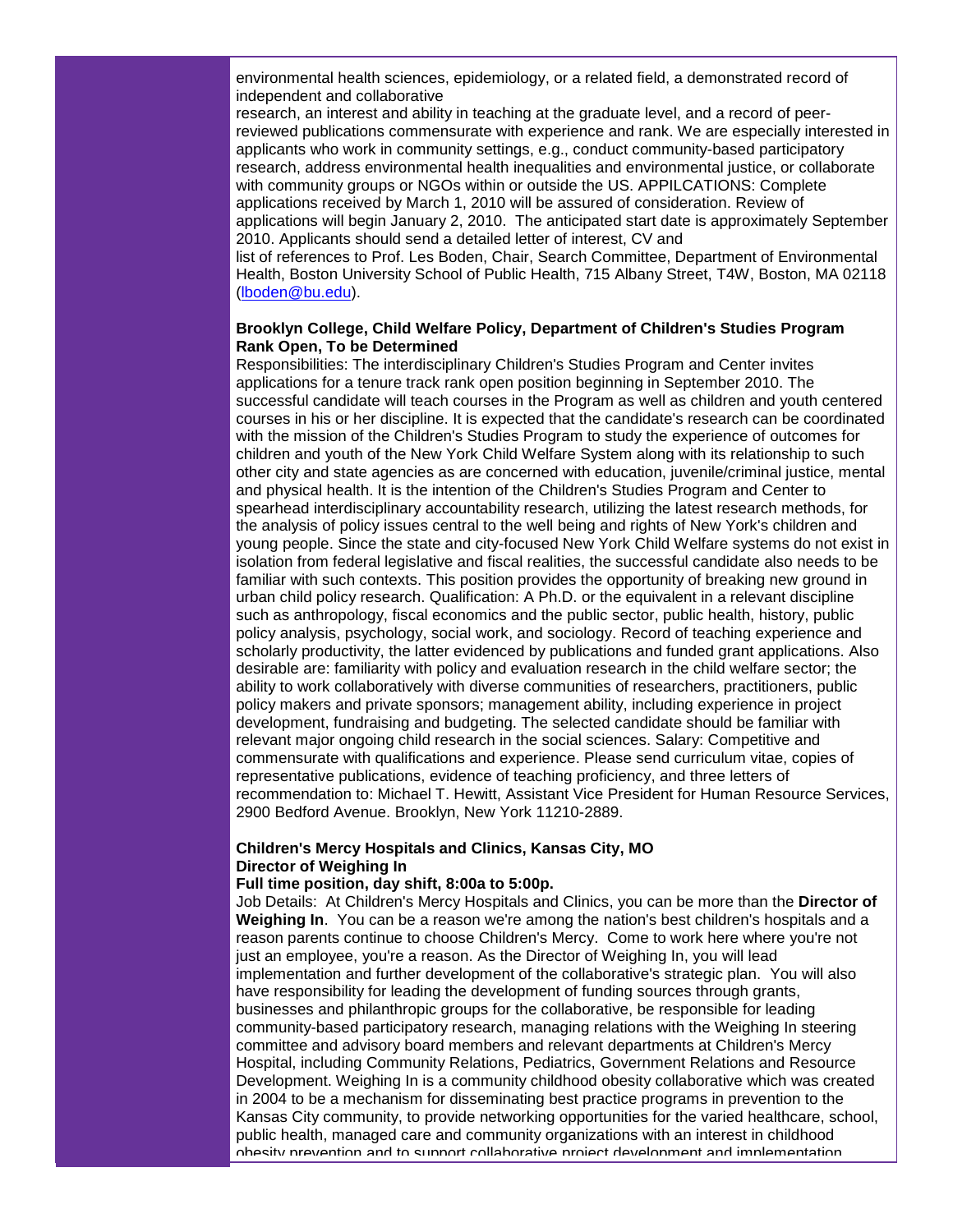through working groups. Children's Mercy Weight Management Services and the Weighing In collaborative embrace the social-ecological model for childhood obesity, and seek to influence multiple sectors of the Kansas City community to influence prevention of childhood obesity.

Successful candidates will have:

- Familiarity with issues related to childhood obesity, including individual, family, community, environmental and societal contributors.
- Excellent organizational, problem-solving, interpersonal, writing, innovation, and public speaking skills.
- Proven experience successfully raising funds from national, regional and local sources.
- Ability, to juggle many tasks at once, including long term and short term ones, completing these in a timely manner.
- Demonstrated ability to interact and engage with businesses and community philanthropic groups.
- Ability to foster a diverse, positively reinforcing, and collaborative work environment.
- Ability to inspire team effort and effectiveness.
- Ability to interact in a culturally competent manner in varied settings.
- Experience and proven success in writing grants, grant stewardship, coordinating community-based research and publishing research findings.
- An excellent regional or national reputation in child health promotion, obesity prevention, public health, or a related field.

Job Requirements**:** 

- Master's Degree in Public Health or equivalent experience
- PhD strongly preferred
- 3-4 years experience with graduate level research training
- Proficiency or fluency in Spanish preferred

The benefits are just as rewarding as the work. Children's Mercy offers Take Care, our wellness program. Our goal is to support employees as they accept the challenge of being well - physically, emotionally and financially. To support that goal, we offer medical, dental and vision plans with an emphasis on preventive care as well as a 403b Retirement savings plan and an employee assistance program. There are also generous time off programs, discount tickets, backup child and adult care, and tuition assistance to help our employees live balanced lives. Contact information: Contact: Molly Weaver, Email: [mweaver@cmh.edu](mailto:mweaver@cmh.edu)

#### **Community-Campus Partnerships for Health Online Database of Faculty Mentors and Portfolio Reviewers**

Are you a community-engaged faculty member in a health-related field who is committed to supporting colleagues coming through the pipeline behind you? If so, apply now to be listed in the Community-Campus Partnerships for Health Online Database of Faculty Mentors and Portfolio Reviewers! The database will be used by community-engaged graduate students, post-docs and faculty who are

searching for faculty mentors and by deans, department chairs and others searching for external experts to review portfolios of community-engaged faculty being considered for reappointment, promotion and/or tenure. **Applications received by February 12, 2010** will be processed in time to be included in the public launch of the database on March 1, 2010. Apply today at [http://www.facultydatabase.info.](http://rs6.net/tn.jsp?et=1102879386537&s=1&e=001kE47ijvqqg45AaAdHUkI4X6taFkUeHdohpLgkO3R0wq8FsQoT_djixA614skqcpXdeQVgzk_roATxDUCfosvj9iqiIb_s79llDsb0DnQpB1OxXez4MxKsEG8xXrI2jVA) If you have any questions, please contact us at [facultydatabase@CES4Health.info.](mailto:facultydatabase@CES4Health.info) The Community-Campus Partnerships for Health (CCPH) Online Database of Faculty Mentors and Portfolio Reviewers is a component of CCPH's Faculty for the Engaged Campus project. The project aims to strengthen community-engaged career paths in the academy and is supported by a grant from the US Department of Education's Fund for the Improvement of Postsecondary Education. Learn more about Faculty for the Engaged Campus at [http://depts.washington.edu/ccph/faculty-engaged.html.](http://rs6.net/tn.jsp?et=1102879386537&s=1&e=001kE47ijvqqg4q-NSMHeg7Z018hTuN3FXQZEX44u-Qr41SaOl-xzZtUPAYzIsAhSl8mY9FFs25T9aKOI54AY8b9kqCsIBICpZxVveNqyX0QC5p0jh26WTr3vlDuua8wbXAyS4AnZqDALkjnEiEoxtAKg==)

#### **Emory University**

#### **Co-Principal Investigator, Country Director**

Job Description: This is a 2.5-year Gates Foundation supported project to demonstrate and leverage the uptake of a scalable community-oriented model of delivery and newborn care in rural Ethiopia. The incumbent is based in Ethiopia within the Federal Ministry of Health and functions as the project co-principal investigator, or country director. In consultation with the US-based principal investigator, directs the strategic planning, development and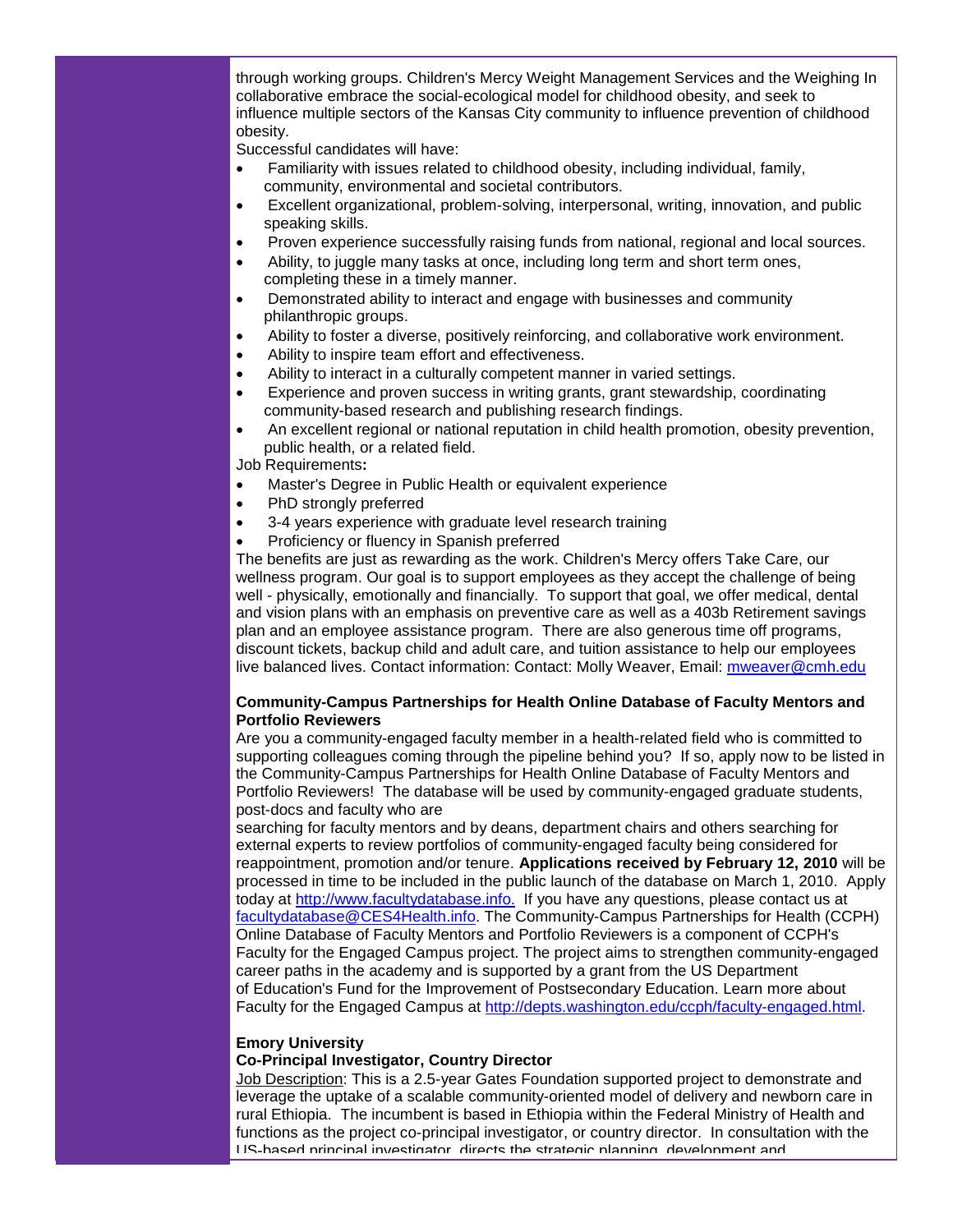implementation of this complex project with activities located in two regions (six districts) of the country. Has responsibility for detailed implementation planning and adherence, human subjects adherence, personnel management and local budget oversight. Establishes and administers policies and procedures. Supervises staff. Provides senior technical leadership in community-oriented maternal and newborn health. Champions and coordinates technical expertise in health care quality improvement approaches. Coordinates and manages relationships with Federal Ministry of Health and Regional Health Bureaus and the project team. Represents the program in various national and international settings. May manage the solicitation of funding from foundation, corporate, individual and governmental donors. Collaborates with and seeks the support of representatives from other development organizations. Preferred Qualifications and Characteristics: MD / DrPh / PhD with specialty in maternal and child health. MPH or public health orientation. Eligible for Emory University faculty appointment. Significant record of professional accomplishment; experience working in low income countries; appreciates and demonstrates sensitivity to host country priorities, culture, and primacy; able to be respected and sought as a source of counsel by the Minister of Health; able to work well horizontally and vertically with others within the Federal Ministry of Health hierarchies; believes in the potential of collaborative community-oriented approaches to health improvement; able to contribute to and follow the project plan at a remove from the project principal investigator. Contact: Lynn Sibley, PhD, CNM, FACNM Associate Professor Nell Hodgson Woodruff School of Nursing Rollins School of Public Health Emory University 1520 Clifton Road NE #436 Atlanta, Georgia, 30322 USA Tel: +404-712-8428 Email: [lisibley@emory.edu](mailto:lisibley@emory.edu) or Jennifer Foster, CNM, MPH, Ph.D

Assistant Professor Lillian Carter Center for International Nursing Center for Research, Maternal Newborn Survival Emory University 1520 Clifton Road, Suite 428 Atlanta, GA 30322 Tel: 404 727 8445 Fax: 404 727 0536 Email: [jennifer.foster@emory.edu](mailto:jennifer.foster@emory.edu)

#### **Emory University**

**Assistant Director, Program (Program Manger)** Job Code: XA07 FLSA\*: Exempt Grade: 233 Annually: \$68,000 - 76,760

\*This is an Exempt position. Employees in this position are paid a salary on a monthly basis and are not eligible to receive overtime pay.

JOB DESCRIPTION: Assists in directing the strategic planning, development, and implementation of programs. Represents the organization at meetings, conferences and other events. May develop and present speeches or presentations to generate or enhance awareness of program(s). Provides technical support by evaluating established processes, conducting training, attending operational meetings and networking with affiliated groups. Monitors progress toward achieving established objectives and deadlines. Participates in planning, administering and monitoring program related budgets.\*\* Conducts research, designs new initiatives, and collaborates with others to ensure program(s) remain viable. May serve on, hold office in, or chair committees. May write publishable articles and papers. May supervise staff. Oversees or assists in developing operational and statistical reports for management and regulatory agencies. Ensures required records and documentation are maintained. Performs related responsibilities as required. SPECIFIC JOB-RELATED RESPONSIBILITIES: This is a 2.5-year Gates Foundation supported project to demonstrate and leverage the uptake of a scalable community-oriented model of delivery and newborn care in rural Ethiopia. This US-based position will provide day-to-day administrative and operational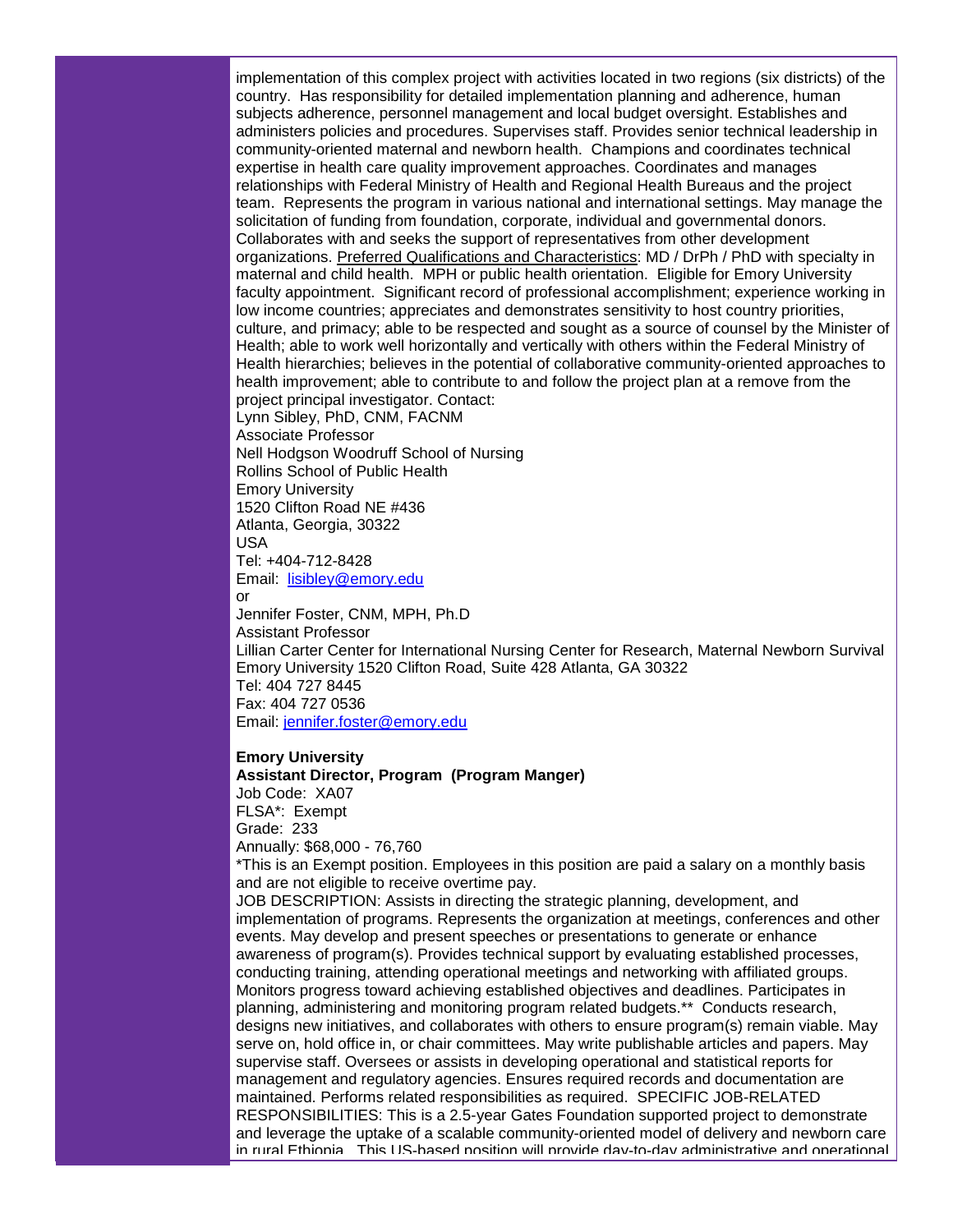support across the project. Assist faculty and consultant technical experts to plan and implement operational studies, evaluations, training, and cost analysis. Assist faculty and consultant technical experts by coordinating the project's relationships with in-country partners for operational studies, evaluations, training and cost analysis. Coordinate graduate assistants who participate in the aforementioned activities. Assists in-country partners in planning, coordinating, implementing and reporting of international conferences and meetings. Provide overall subcontract, budget and financial management for the project ensuring timely communications, coordination and submission of project reports, monthly financial reconciliation of project costs, and scheduled transfer of subcontractor funds.\*\* Facilitates timely communications among project partners based in the US and in Ethiopia. Position requires travel to Ethiopia, up to 6 trips in year one and 4 trips in years 2-3. MINIMUM QUALIFICATIONS: Bachelor's degree in a field related to the program(s) and five years of program related experience, OR equivalent combination of experience, education, and training. PREFERRED QUALIFICATIONS: MS or MPH degree or higher, experience managing large international health projects, ideally in sub-Saharan Africa. Contact: Lynn Sibley, PhD, CNM, FACNM Associate Professor Nell Hodgson Woodruff School of Nursing Rollins School of Public Health Emory University 1520 Clifton Road NE #436 Atlanta, Georgia, 30322 USA Tel: +404-712-8428

Email: [lisibley@emory.edu](mailto:lisibley@emory.edu)

#### **Kinsey Institute for Research in Sex, Gender, and Reproduction at Indiana University 2010 John Money Fellowship for Scholars in Sexology Deadline: December 2, 2009**

The Kinsey Institute for Research in Sex, Gender, and Reproduction at Indiana University is pleased to announce the 2010 John Money Fellowship for Scholars of Sexology. The fellowship is to support graduate students whose scholarly work would benefit from the use of library and archival materials at The Kinsey Institute for Sex, Gender, and Reproduction. Applications are accepted through December 21, 2009, and are encouraged from all students enrolled in a graduate program in the United States and whose interests concern the history, politics, and/or methodology of sexology and sexuality studies. For more information, please visit: [http://www.kinseyinstitute.org/library/moneyfellowship.html](http://rs6.net/tn.jsp?et=1102879386537&s=1&e=001kE47ijvqqg4kJRnM5iKdURc1yJ-dSGrid7rILnaL7NWWE4Y8tYB0RarhigY6ItwW8uIzLEpq5ZxHm0ej1DS8dakHaxqyvnYYgj7frILJdvbwD_VMxLOzhnczFI8tcajm7dTkVFuw2JbBRj8Gn5Lm42XaXcEX0lkB)

#### **London School of Hygiene & Tropical Medicine, Department of Public Health & Policy Overseas Research Fellow in Health Systems Analysis and Policy Deadline: January 24, 2010**

We need an enthusiastic researcher to join the Communicable Diseases Policy Research Group (CDPRG) in the Health Policy Unit, based in Thailand, to undertake an analysis and synthesis of case studies evaluating TB and HIV control programme integration and health systems in SE Asia. The research fellow will also contribute to the broader research platform of the Group and help strengthen institutional collaborations to build multidisciplinary research capacity. This post provides an excellent opportunity for the successful applicant to be involved in high profile research and contribute to a range of academic outputs. The successful applicant will be based in SE Asia for the duration of the project.

The post is for full time for one year starting as soon as possible. Salary will be on the National Research Fellow scale (£31,738 - £36,533 per annum as at 1 October 2008. The post will be subject to the LSHTM overseas terms and conditions of service, including membership of the Universities Superannuation Scheme. Applications should be made on-line via our website at [http://jobs.lshtm.ac.uk.](http://rs6.net/tn.jsp?et=1102879386537&s=1&e=001kE47ijvqqg4FNDggmY1WwaFz98zuC-ET0ovvpMxIpEbxgRYPcTBf2owUuAJjIpLHoXSdvpagtjLZJEbY1nJpB4GCOH6qLX51cInVAIk9zgA=) The reference for this post is **RC05**. Closing date for applications is **midnight** on **24 January 2010.** Any queries regarding the application process may be addressed to [jobs@lshtm.ac.uk.](mailto:jobs@lshtm.ac.uk) An academic CV, list of publications and the names of three referees, who may be approached immediately, should also be included with the on-line application quoting reference **RC05**.

**London School of Hygiene & Tropical Medicine, Department of Public Health & Policy Research Fellow in Mathematical Modelling of HIV and STIs**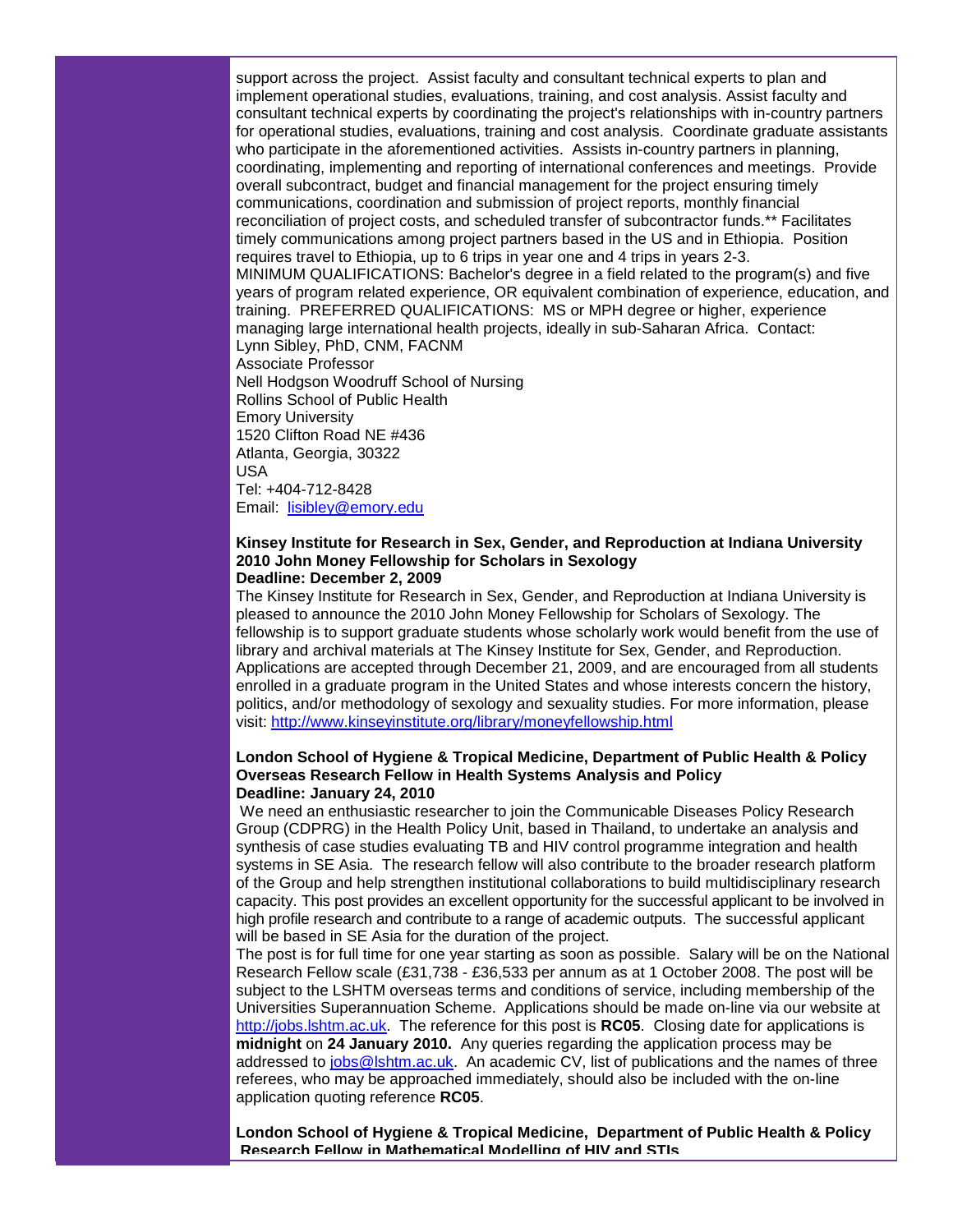#### **Deadline: January 5, 2010**

We are seeking a Research Fellow to join the Health Policy Unit at the Department of Public Health and Policy to work on a mathematical epidemiological modelling project. The project will use modelling, along with behavioural and biological data from southern India, to better understand the importance, for HIV and sexually transmitted infection (STI) transmission, of the behavioural heterogeneity observed among men who have sex with men (MSM). The project will involve computer programming, and using mathematical and statistical methods to fit the models to HIV and STI epidemiological data. We are looking for an applicant with a strong mathematical background and an MSc or PhD in Mathematics / Physics / Statistics / Computer Science / Epidemiology / Control of Infectious Diseases / Public Health or other relevant quantitative subject. The applicant must have experience of developing and programming dynamical models, preferably in C coding language, and the ability to design and analyse large-scale epidemiological modelling experiments involving considerable data and uncertainty. The post is full-time for two years. Salary will be on the Academic Pathway in the range : £35,194-£38,244 per annum and will be subject to LSHTM terms and conditions. Potential applicants are encouraged to contact Anna Foss [\(Anna.Foss@lshtm.ac.uk\)](mailto:Anna.Foss@lshtm.ac.uk) for an informal discussion. Applications should be made on-line via our website at [http://jobs.lshtm.ac.uk.](http://rs6.net/tn.jsp?et=1102879386537&s=1&e=001kE47ijvqqg4FNDggmY1WwaFz98zuC-ET0ovvpMxIpEbxgRYPcTBf2owUuAJjIpLHoXSdvpagtjLZJEbY1nJpB4GCOH6qLX51cInVAIk9zgA=) Please quote reference **AF01.** If you are unable to apply online, please contact us at [jobs@lshtm.ac.uk](mailto:jobs@lshtm.ac.uk) or telephone 020 7927 2173 quoting **AF01**. Applications should also include a CV and the names and email contacts of 2 referees who can be contacted immediately if shortlisted. Closing date for applications is **Tuesday 5 January 2010**.

#### **National Center for Health Statistics, Hyattsville, MD, in the Washington, DC metropolitan area Health Services Researcher**

**Deadline: January 15, 2010**

Salary: \$50,408-\$79,280, depending on education and experience Appointment Type: Full-time

Appointment Length: Initial 13 month appointment, which may by extended mutual agreement Eligible: All United States citizens and legal permanent residents with a work authorization To apply: E-mail all application materials to Dr. Paul Beatty, Branch Chief, at [pbeatty@cdc.gov.](mailto:pbeatty@cdc.gov) Official

transcripts will be required, if selected.

#### **National Institutes of Health, National Human Genome Research Institute (NHGRI) Tenured or Tenure-Track**

# **Social and Behavioral Research Branch, NHGRI**

# **Deadline: December 15, 2009**

The Social and Behavioral Research Branch (SBRB) of the National Human Genome Research Institute (NHGRI) is seeking to recruit one or two outstanding tenure-track or tenured investigators to pursue innovative, independent research in support of SBRB's goal to become one of the nation's premier research programs at the intersection of social and behavioral science and genomics. Current SBRB investigators utilize innovative approaches to address critical questions related to the interplay between social and behavioral factors and genetics. Their research programs focus on using virtual reality technology to communicate genetic risk information, understanding the nature of genetics-related communications within social networks, assessing the implications of direct-to-consumer approaches to genetic testing, developing methods to incorporate genetics into health behavior change interventions, understanding health disparities as it applies to recruitment into genetic research studies and genetic test uptake, incorporating genetics into clinical practice, and improving clinical genetic counseling approaches. General areas of interest for this recruitment include, but are not limited to:

- · Clinical decision-making
- · Patient-provider communications
- · Using communications to improve health (e.g., eHealth)
- · Health literacy
- · Social marketing
- · Health disparities

The successful candidates will be able to take advantage of interactions with a highly collegial group of scientists within the Branch, NHGRI's Division of Intramural Research, and the NIH as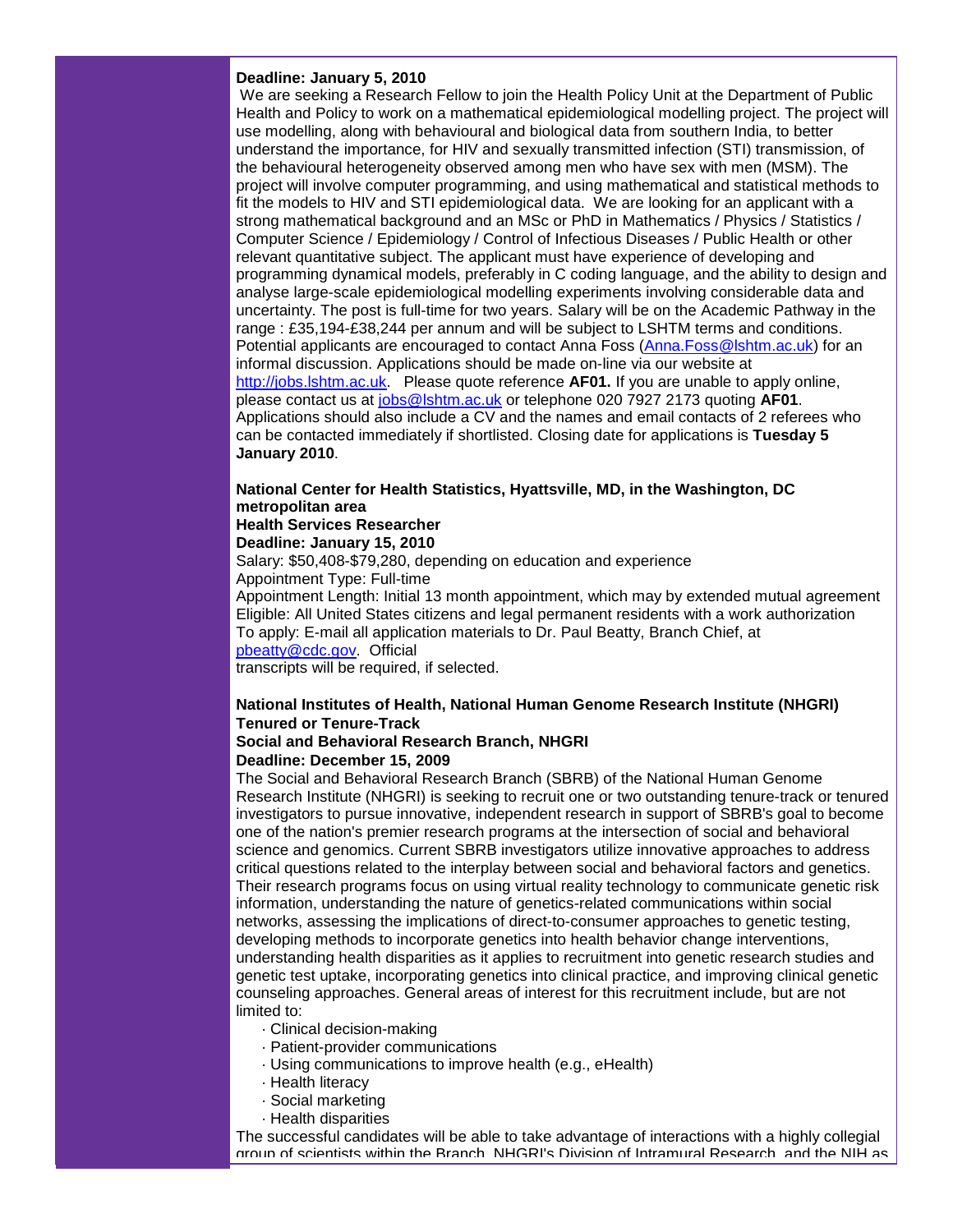a whole. In addition, they will have access to NHGRI's outstanding core facilities. Rank will be commensurate with qualifications. The positions include an ongoing commitment of research support and space, as well as positions for support of personnel and trainees. Candidates must have a Ph.D., M.D., Dr. P.H., or equivalent degree, as well as comprehensive, advanced training and accomplishment in one of the targeted areas. Interested applicants should send a curriculum vitae, a three-page statement of research interests, and names of three professional references to Ms. Brandye Kersey-Gray at [kerseybr@mail.nih.gov.](mailto:kerseybr@mail.nih.gov) Applications will be reviewed beginning December 15, 2009 and will be accepted until the position is filled. For more information on SBRB and NHGRI's Intramural Program, please see [http://www.genome.gov/DIR.](http://rs6.net/tn.jsp?et=1102879386537&s=1&e=001kE47ijvqqg7dnqwJorkG4rRm9ToHmazmDM0Z06hPOEjigrskDIsAQ_kTk6THKC8el61eFpzH-HDxmy1kb8AgrCmIKcgtib4fY794U3uIyhiSMkd567c2CA==) Specific questions regarding the recruitment may be directed to Dr. Kevin Conway, the Search Chair, a[tkconway@nida.nih.gov.](mailto:kconway@nida.nih.gov) Questions also may be directed to Dr. Colleen McBride, the SBRB Branch Chief, at [cmcbride@mail.nih.gov.](mailto:cmcbride@mail.nih.gov)

### **National Institutes of Health, National Institute of Child Health and Human Development (NICHD)**

#### **Chief, Epidemiology Branch, NICHD Deadline: December 15, 2009**

The Division of Epidemiology, Statistics and Prevention Research (DESPR) of the Eunice Kennedy Shriver National Institute of Child Health and Human Development, National Institutes of Health (NIH), Health and Human Services (HHS), invites applications for the position of Senior Investigator to serve as the Chief of the Epidemiology Branch. The Epidemiology Branch is one of three intramural Branches within the DESPR, and focuses on the design and implementation of high- impact reproductive, perinatal and pediatric research, while providing mentoring opportunities for intramural research fellows and summer interns, and engaging in professional service. The Branch's current research employs innovative approaches including novel study designs, biomarkers, and genetic and nutritional methods to address a spectrum of outcomes in the areas of reproduction and development, pregnancy and its complications, fetal growth, child growth and development, and birth defects. The Chief directs the Branch's overall research program, provides leadership, administrative and managerial support, and conducts original and collaborative reproductive, perinatal or pediatric epidemiologic research. Candidates must have an earned doctorate in epidemiology or a closely related field or an earned medical degree with a graduate degree in epidemiology or a closely related field and substantial epidemiology research experience. The successful applicant must have international stature for his/her original and collaborative publication record in the peer-reviewed literature, demonstrated success in mentoring students and junior scientists, strong leadership and administrative skills, and evidence of professional service appropriate for an academic appointment commensurate with a tenured professor and consistent with the qualifications for tenure at the NIH. Excellent communication skills are highly valued. The Branch Chief will be appointed to a tenured position at a salary commensurate with qualifications and experience. Full Federal benefits including leave, health and life insurance, long-term care insurance, retirement, and savings plan (401k equivalent) will be provided. Interested individuals should email a curriculum vitae plus cover letter describing professional qualifications and accomplishments, research accomplishments in the field and future interests, and contact information for three references to: Mr. Paul Errett; Administrative Officer, NICHD; 6100 Executive Blvd, Room 7B05; Rockville, MD 20852 or [errettp@mail.nih.gov.](mailto:errettp@mail.nih.gov) Applications will be reviewed starting on December 15, 2009, but applications will be accepted until the position is filled.

#### **New York University**

**Public Health - Associate Professor, Tenure-Track/Tenured**

#### **[http://steinhardt.nyu.edu/faculty\\_positions/nutrition/public\\_health\\_assoc\\_professor\\_ten](http://rs6.net/tn.jsp?et=1102879386537&s=1&e=001kE47ijvqqg43q2Y7VanxMXshNANW75rJIDzHQGB0oXB1vFDPsd02nqWRHCi6YWse_wqapCZ6eWNc-TFzx9JmZGYgKMWY2gZlQ5Hhv2jASBNlOF8NQDssjBd5tDNkHo1qC8MGIJwzeGUon9FJ8AxpAJk4Mf4A-QgPE99gmUEGH8OL-knLM32Jw4MXqVLpRt4mXEnqgxhGwbo=) [ure](http://rs6.net/tn.jsp?et=1102879386537&s=1&e=001kE47ijvqqg43q2Y7VanxMXshNANW75rJIDzHQGB0oXB1vFDPsd02nqWRHCi6YWse_wqapCZ6eWNc-TFzx9JmZGYgKMWY2gZlQ5Hhv2jASBNlOF8NQDssjBd5tDNkHo1qC8MGIJwzeGUon9FJ8AxpAJk4Mf4A-QgPE99gmUEGH8OL-knLM32Jw4MXqVLpRt4mXEnqgxhGwbo=)**

The Community Public [<http://steinhardt.nyu.edu/nutrition/public\\_health>](http://rs6.net/tn.jsp?et=1102879386537&s=1&e=001kE47ijvqqg792Bx8fVmpxpSWc5XJSiaa1ghGm4y8oX6J9JTY-kK6uaJsV6UAbFWmouQP5T9O7QoFif2LW0CN8Emrg-Xvd6-dufKjez-Bz5aVYfflREYyet1t9u01BElSwEdR3xLKTp3cMZHSlGWgPw==) Health Program at NYU is seeking applicants for a new tenured/tenure-track faculty position in Public Health at the Associate Professor rank. The program in public health is characterized by a widely-shared interest in community health interventions and their evaluation. The Steinhardt School provides undergraduate and graduate education in the areas of culture, education and human development, and includes several departments focused on health and health services. Faculty research, both domestic and international, focuses on such interventions as they pertain to HIV, obesity, risk behavior, maternal and child health, mental health, primary care delivery, health disparities, injury prevention and control, urban and environmental health.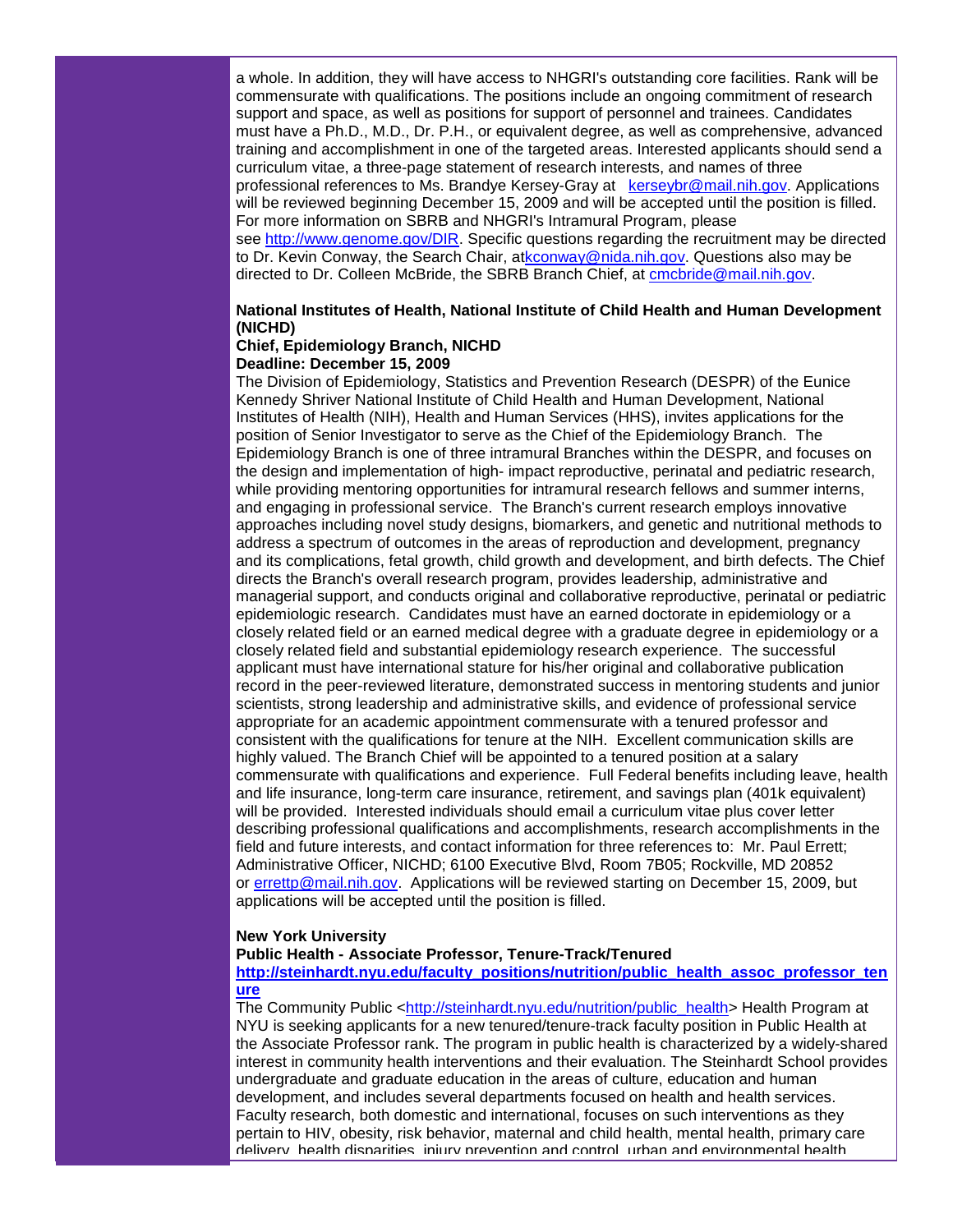These areas of study afford many opportunities for collaboration among the Steinhardt faculty and with other faculty members at NYU and we seek candidates with qualifications and experience that bridge programs within the Department and/or School. Qualifications: Candidates should have a doctoral degree and a focus in public health, leadership experience, a strong commitment to teaching, research, mentoring students at the graduate and undergraduate levels, an active portfolio of externally-funded research, and a productive record of peer-reviewed publications. Responsibilities: The successful candidate will assume a leadership role in the growing MPH, undergraduate, and doctoral programs in the Department, teach, mentor, and advise undergraduate and graduate students, and provide service to the university and the community. The candidate will be able to participate in NYU's University-wide Global Program in Public [<http://www.nyu.edu/mph>](http://rs6.net/tn.jsp?et=1102879386537&s=1&e=001kE47ijvqqg6UlOCHXvTyu7U9DwEHg6zik-9bCLasiphw9dZez86SRAb-y6kebO9emzNDbqAab5TCO01v-J-h01eMajliOongCK0koEpcwC8=) Health. NYU's dynamic Global Network University includes NYU Abu Dhabi and international programs and academic centers around the world. NYU Steinhardt faculty may be afforded the opportunity for variable term work at these global study and research sites. NYU is a large, private university located in the Greenwich Village area of New York City. For further information, visit [http://steinhardt.nyu.edu/nutrition.](http://rs6.net/tn.jsp?et=1102879386537&s=1&e=001kE47ijvqqg79SVRWxyXa1SN4i8esOX9T9VzLZeWI3r4aU0_4EzBGyoFVWYw-kweepvbxjS_h4usCo0lxKxTSUIj-BxUZ71GnmAvAWyJFOdOmX5XI6fJvaxnm83GQ92jL) Applications: \* Please apply online with a letter of application discussing qualifications, a curriculum vitae, and copies of publications to: [http://www.nyuopsearch.com/applicants/Central?quickFind=50440.](http://rs6.net/tn.jsp?et=1102879386537&s=1&e=001kE47ijvqqg7HdXjgRFtTwt7Qzb5RlWNQ-Q84q4culnBbCHj3M83f2E3I461KXy9-qPyuof2bsM_QFIKAad_qrugnV3P2NyDi2CpGo-rdG5Itu1vWW6Y16Q6bmdOsRpuqEXKs5aihozjhasEev6dFJdajT1dmuxxmCXsMs94qISs=) \* The names and telephone numbers of five references will be requested at a later date. \* Review of applications will begin January 15, 2010 and will continue until the position is filled. \* Further information about the position can be obtained from: Professor Sally Guttmacher, Chair, Search Committee, Tel: (212) 998-5580, Fax: (212) 995-4194, Email: [nutrition@nyu.edu](mailto:nutrition@nyu.edu) .

#### **Society for Public Health Education (SOPHE), Washington, DC Project Director, Health Equity**

SUMMARY: Provide leadership to a new 5-year SOPHE/CDC cooperative agreement on health disparities and chronic disease. This work involves significant collaboration with National Minority Organizations, other national public health partners, and SOPHE Chapters and members to build capacity for social/systems/policy changes to address racial and ethnic health disparities. The project specifically addresses disease prevention and management among African American and American Indian communities through increasing capacity among SOPHE Chapters. RESPONSIBILITIES:

1. Provide support to SOPHE's cooperative agreement on health disparities by providing leadership and assistance to activities, including but not limited to:

\* Organizing, implementing and evaluating SOPHE's creation of a national framework that incorporates racial and ethnic community-based policy, systems, and environmental changes to reduce the risks

associated with type II diabetes and other identified health disparities.

\* Providing guidance and technical assistance to SOPHE's funded chapters working with minority serving organizations at the state and local levels.

\* Developing a capacity building strategy in conjunction with SOPHE chapters and minority organizations to address health disparities in their communities/states/regions.

\* Coordinating and overseeing the project's advisory committee.

\* Managing the development and implementation of a curriculum and training program that addresses approaches to eliminate health disparities among African American and American Indian populations.

\* Developing timelines, work plans, progress reports, and interacting with project officers.

\* Tracking expenses related to the project, managing budgets, and developing project reports as required by funders; developing and managing sub-award funding proposals

\* Leading project team in planning and implementing program evaluation; identifying opportunities for improvement.

\* Developing and implementing a communications and marketing plan for the project.

\* Preparing and delivering presentations at meetings, conferences and webinars.

2. Work with CDC's Racial and Ethnic Approaches to Community Health (REACH) US funded partners and the National REACH Coalition to further develop national framework.

3. Assist in the planning and implementation of SOPHE Midyear and Annual Meetings, and other continuing education opportunities.

4. Assist in the development, implementation, and evaluation of SOPHE's strategic plan.

5. Staff SOPHE committees as requested, including providing input into federal advocacy efforts related to health disparities.

6. Assist in resource development and grant writing to support the achievement of SOPHE's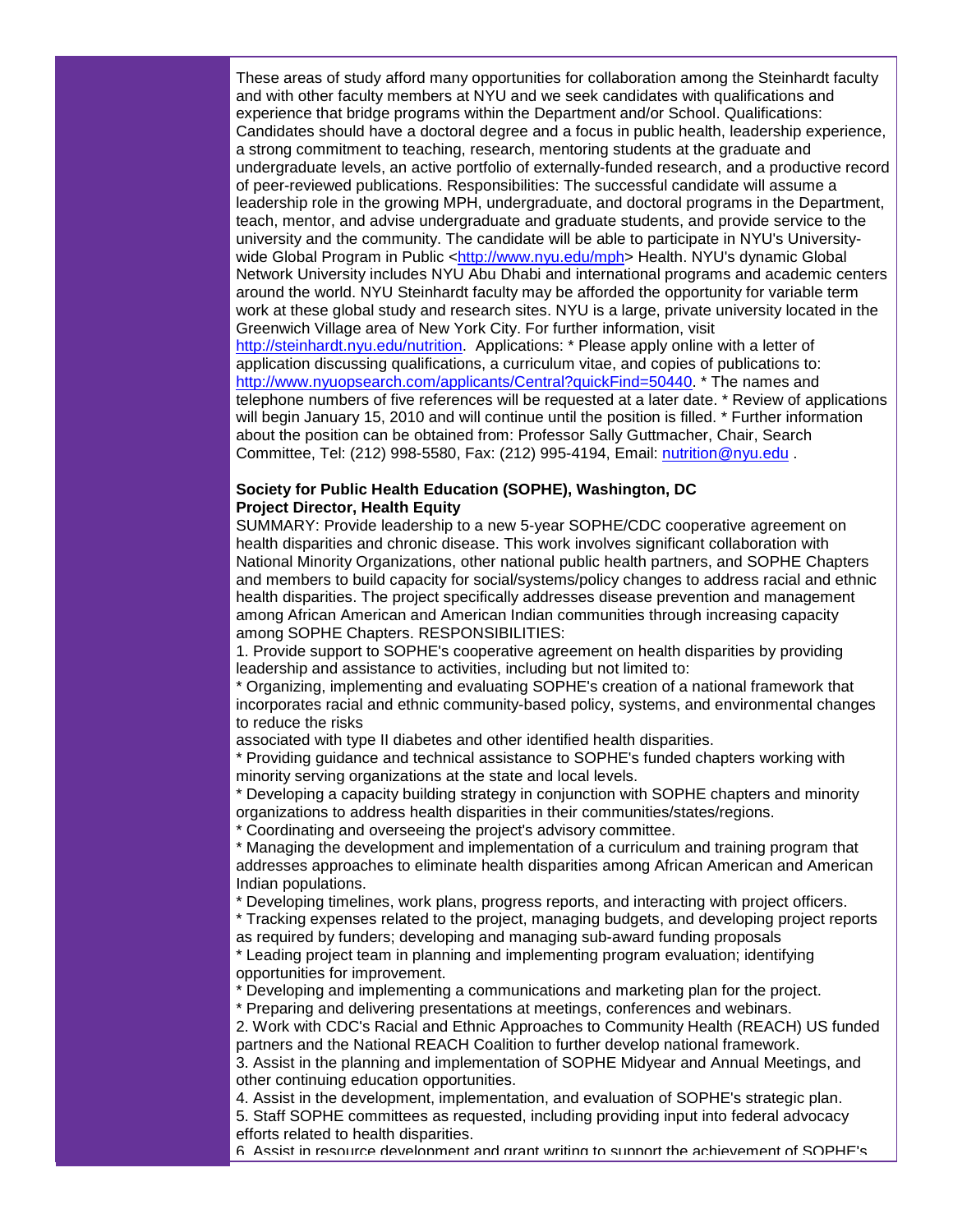mission and strategic plan.

7. Other duties as requested.

QUALIFICATIONS:

\* Master's degree in public health, health education (or related field) with no less than 5 years of post-graduate experience at the federal, national and/or state levels

\* Experience in grant writing and grant management

\* Experience managing high-profile or national projects

\* Sound knowledge of health disparities, chronic disease and community health efforts, particularly with American Indian and African American populations.

- Demonstrated experience in achieving policy/systems/environmental change
- \* Demonstrated experience working with health disparities and minority populations
- \* Experience working with coalitions, boards, committees or workgroups
- \* Certified Health Education Specialist a plus
- \* Ability to travel

SKILLS AND ABILITIES:

Strong organizational and project management skills, including demonstrated ability to independently plan, manage, and evaluate projects within budget and time requirements \* Ability to communicate and establish effective working relationships with diverse groups, and interact effectively with co-workers, personnel in partner agencies, and other external stakeholders

\* Project evaluation

\* Excellent oral and written communication skills

\* Ability to think critically and conduct policy analysis

\* Demonstrated individual accountability for work performance and outcomes

Send Resume, Salary Requirements and 3 Professional References to: Email:

[info@sophe.org;](mailto:info@sophe.org) By mail to: SOPHE Human Resources, 10 G St, NE,#605, Washington, DC 20002. No phone calls please.

About SOPHE: SOPHE is a growing, dynamic non-profit professional organization representing the discipline of health education and health promotion. Founded in 1950, SOPHE provides global leadership to the profession and promotes the health of society through advances in health education theory and research, excellence in professional preparation and practice, advocacy for public policies conducive to health, and the achievement of health equity for all. To learn more, visit [www.sophe.org](http://rs6.net/tn.jsp?et=1102879386537&s=1&e=001kE47ijvqqg6Gp4LnR-ggZzm-CU-tD46Udg6JDHVsp9Jv6Q-uB0vwdSI7-ZvvTskuY4FLiTv7l_vuuvJQ2JaxvhI2f2VIjTkb2UGoIAFB7Do=)

#### **The City College of the City University of New York, Sophie Davis School of Biomedical Education, Department of Community Health and Social Medicine (CHASM)** Associate Medical Professor

**Deadline: Open till filled. Review of Applications began November 23, 2009**

The Sophie Davis School of Biomedical Education offers a seven year integrated curriculum leading to the Bachelor of Science and Doctor of Medicine degrees. Founded in 1973 and located at the City College of New York campus, the School's mission is to expand access to medical careers for underrepresented minorities and economically disadvantaged inner city youth and to encourage and prepare students to provide primary care in medically underserved communities of New York. The Department is responsible for delivering curriculum in epidemiology, community assessment, health policy, patient-doctor interactions in primary care, and evidence-based medicine. RESPONSIBILITIES:

This faculty member will provide instruction to Departmental course offerings as appropriate to content area; collaborate with Department faculty in developing extramurally funded research in areas consistent with the mission of the Department, including primary care health services research, health disparities and population health. QUALIFICATIONS: Candidates must have a doctoral degree in public health, health psychology, or related social science field with postdoctoral training. The successful candidate will have a record of scholarship relevant to Department priorities, funded research, and experience in and a demonstrated commitment to teaching,. Strong methodologic skills in quantitative or qualitative research are required and background in psychometrics is of particular interest. Candidate should evidence an orientation to teambuilding and a commitment to the School's mission. SALARY AND BENEFITS: Salary is commensurate with qualifications and experience. Competitive benefit package. TO APPLY: Send a Curriculum Vitae, a supporting letter identifying research and teaching experience, and a list of three references to:

Nancy Sohler, PhD, MPH Chair, Search Committee c/o Karen Adamo Henry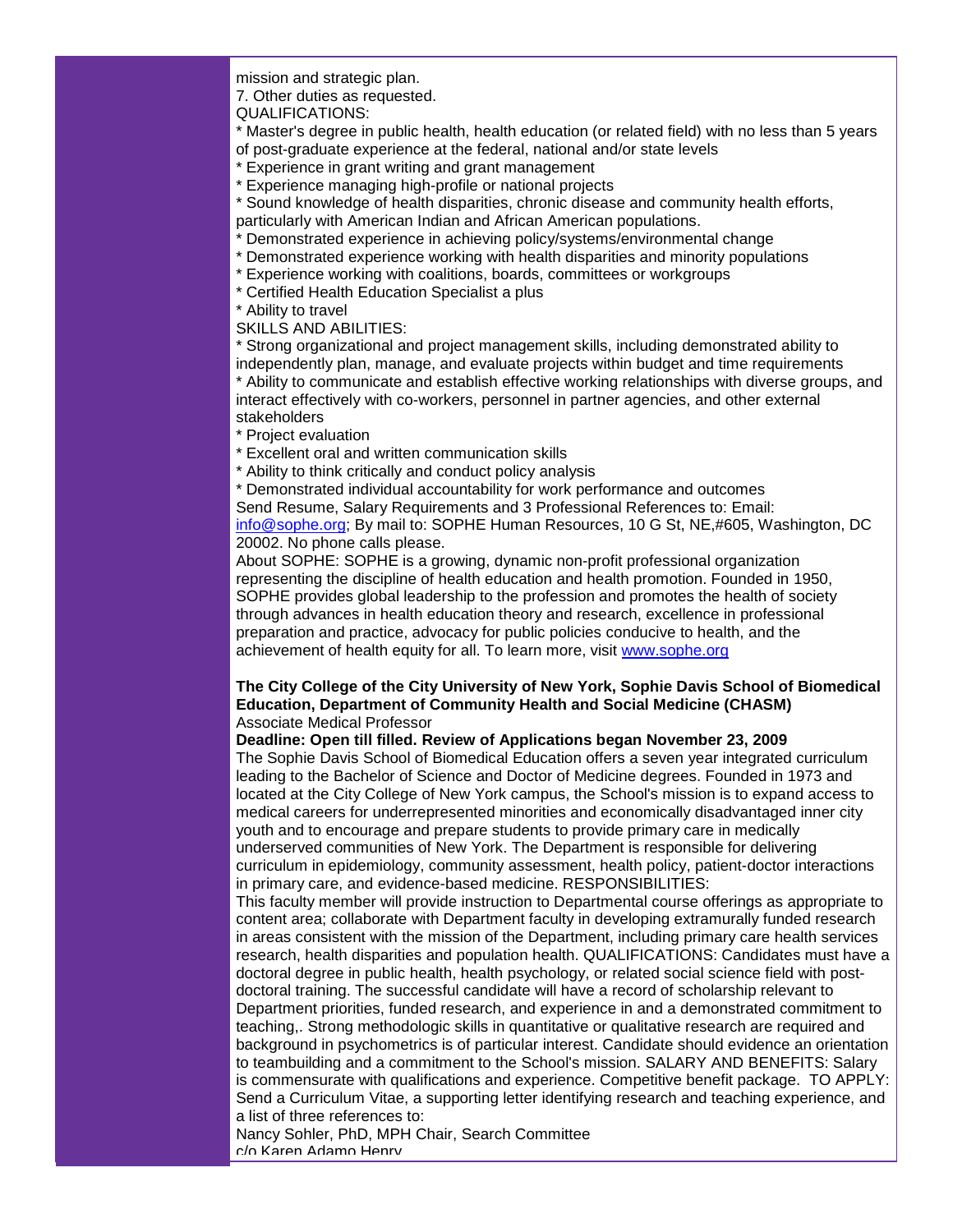Department of Community Health and Social Medicine The Sophie Davis School of Biomedical Education 160 Convent Avenue, Harris Room 404B New York, NY 10031

The City University of New York

# **University of Florida 3 Faculty openings - see below**

#### **(1) Medical Anthropologist with geographic specialty in Africa, Assistant or Associate rank**

The University of Florida Department of Anthropology invites applications for a tenure-track position in Medical Anthropology at the Assistant Professor level. The department seeks a theoretically and methodologically rigorous scholar who can integrate multiple perspectives on health and illness in an African context. The department values applied approaches and collaboration across both disciplinary and subdisciplinary boundaries. Applicants are expected to have a broad knowledge of the field from either a human biology or cultural perspective and have a geographic specialty in Africa. An appointment at the Associate Professor rank is possible for exceptional candidates. The starting date of the position is August 16, 2010, and a Ph.D. is required at the time of appointment. Read the full job announcement: [http://www.africa.ufl.edu/documents/MedicalAnthroAfrica.pdf.](http://rs6.net/tn.jsp?et=1102879386537&s=1&e=001kE47ijvqqg4p3vfbK7B9I9ByqUBRnLDq6-gbEILDp-1usIrJNFXL8S7RRZcGKFpr69hiRoTQTeYNtShxCf_f_4DadPeOKjyuyZmNJljdnOjXj2gY-fX-D5N5lXOWtuFd2KF_gi19YLyV6jJipdwLAUA737K0q1HW)

#### **(2) Global Health, Assistant, Associate, or Professor rank**

The College of Public Health and Health Professions, the Center for African Studies, and the Center for Latin American Studies, University of Florida, seek a global health faculty member for a tenure-track position in the college with a joint appointment in one of the centers. This position will lead the health science component of the University's new interdisciplinary Master's in Sustainable Development Practice (MDP) degree program. Qualifications for the position include a doctoral degree in global or international health, health management, health policy, epidemiology, health behavior/promotion, or a related field, significant expertise (including field experience and appropriate linguistic competence) in global health in either Africa or Latin America, and a record of academic accomplishments consistent with level of appointment. The successful candidate will be appointed at the Assistant Professor, Associate Professor or Professor level and must be eligible to submit federally funded research proposals. The MDP program is highly interdisciplinary; a master's degree in a field complementary to the doctoral degree is preferred.

Read the full job announcement: [http://www.africa.ufl.edu/documents/GlobalHealth.pdf.](http://rs6.net/tn.jsp?et=1102879386537&s=1&e=001kE47ijvqqg53eyyWOQ9bnLNj8Y1oXBMzUBU8ttldH0DarQlBTOnpEsbMLV-ak-aWh6Cw3B2qq7tpFaZrKXB6GHBflrmzzYeGfzZuq8NJylHzVT8TMGAAJF5II9ESyEziO2hRAu4GzIG7ufFP22v4OA==)

#### **(3) Cultural anthropologist with geographic specialty in Latin America, Assistant or Associate rank**

The University of Florida Department of Anthropology invites applications for a tenure-track position at the Assistant Professor level for a Cultural Anthropologist with a specialty in Latin America to begin August 16, 2010. An appointment at the Associate Professor rank is possible for exceptional candidates. A Ph.D. is required at the time of appointment. Applicants should have an excellent record of funded research, publications, and demonstrated experience and enthusiasm for teaching and mentoring both undergraduate and graduate students. The University of Florida Anthropology Department has 30 faculty members, 185 graduate students, and is an interdisciplinary unit within a University of over 50,000 students. Successful applicants will have an active research program in one or more Latin American countries and will work closely with the University of Florida Center for Latin American Studies and other appropriate units on campus. Topical preferences include human rights and social justice, indigenous peoples, urban studies, applied anthropology, and environmental anthropology. The selected candidate will be expected to maintain a vigorous research program, including pursuing external funding, regularly publish research results, teach courses on their topical specialty, and mentor graduate and undergraduate students. Read the full job announcement: [http://www.anthro.ufl.edu/faculty\\_search\\_09-10.shtml.](http://rs6.net/tn.jsp?et=1102879386537&s=1&e=001kE47ijvqqg5nG3nuyQTttv-Guwil5ewT21-atMgIBJG-mAz_LXwO_ahPtPh_MFPBLQ-gQTpJ34Ta53RROSmzBJw8AuL-gS5nA0a5kdPCpDK94yU8BR7ggN16Zgh4NFuebTAKE2w_dSdwsmUhk49h_A==)

#### **University of Georgia, College of Public Health, Department of Health Promotion and Behavior**

#### **Associate Professor Position, Tenure-track Deadline: February 15, 2010**

The Department of Health Promotion and Behavior in the College of Public Health, at The University of Georgia, invites applications for a tenure-track position at the Associate Professor level. The appointment is an academic year appointment with an opportunity to supplement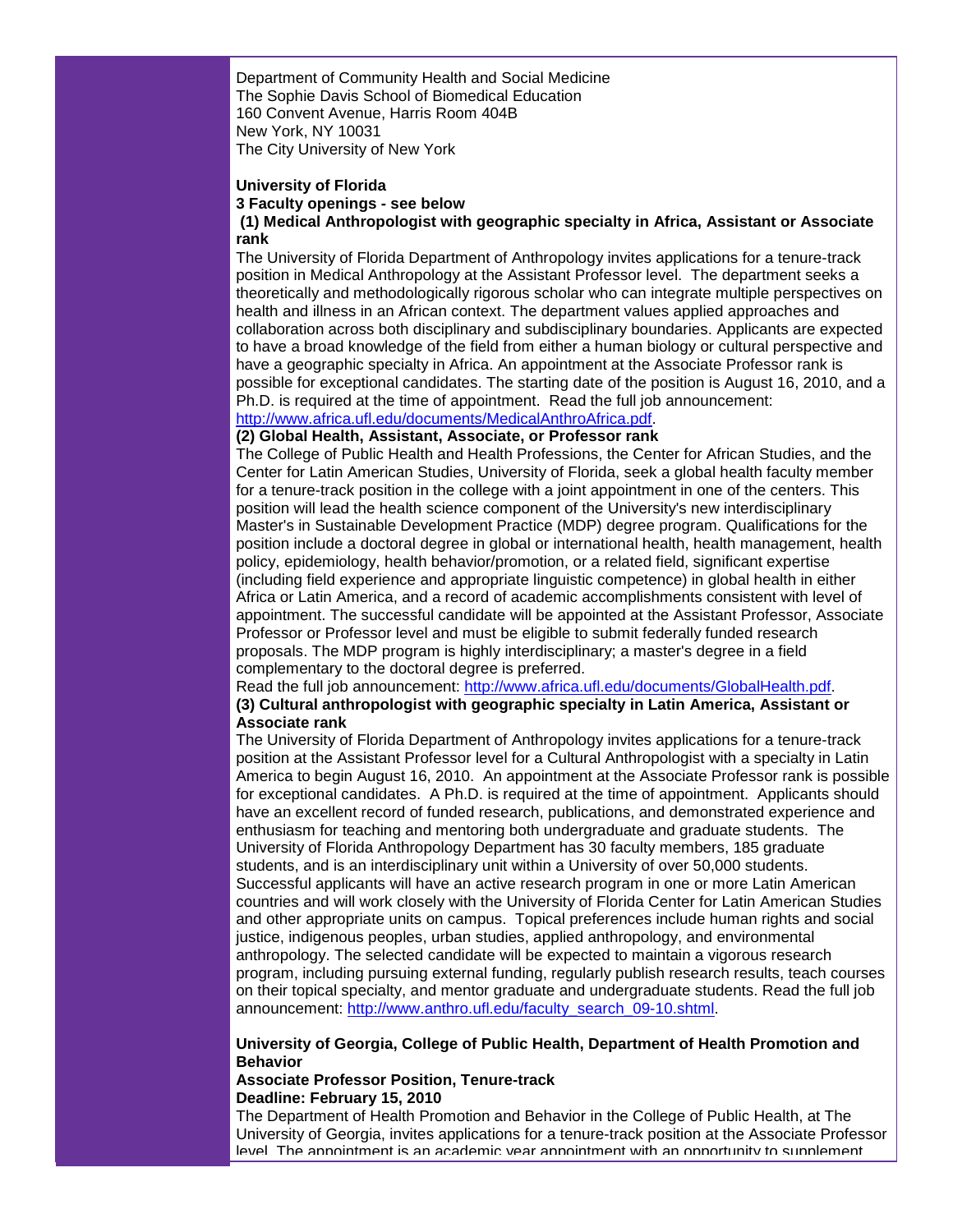salary through external funding. Minimum qualifications include: doctorate in public health, health promotion/education, health behavior, or related area; experience in acquiring and administering external funding; strong evidence of ability to produce and communicate research; excellence in teaching and working with students; and a commitment to cultural diversity. We are interested in a public health professional, with an established community-based research agenda with preferably a focus in one or more of the following areas: chronic diseases, obesity, health communication and/or social determinants of health. Review of applications will begin February 15, 2010. To assure full consideration, applications must be received by February 15, 2010. The position is available August, 2010. The University of Georgia is located near coastal areas, the Blue Ridge Mountains, and the City of Atlanta. Send a letter of application indicating your research area and teaching interests; a vita; and a list of four references, (name, address, e-mail address, and phone number) to: Chair, Search Committee, Department of Health Promotion and Behavior, College of Public Health, 308 Ramsey Center, The University of Georgia, Athens, GA 30602-6522. For more information visit: [http://www.publichealth.uga.edu/hpb.](http://rs6.net/tn.jsp?et=1102879386537&s=1&e=001kE47ijvqqg44VVJWUVWXB6MuA49IRjfj3ekQJdfBcI-Pu3I4OQPQFgJtPqEhQ44C8noSShUL2e_sejC-PjWo4IC1yLc4N7eaoV8T3L3RSE_mQXtpI7PRL04weYup5rkr)

#### **University of Michigan**

#### **Open Rank Faculty Position in Social Epidemiology**

The University of Michigan School of Public Health invites applications for an open rank, tenure-track faculty position in Social Epidemiology in the Department of Epidemiology. Appointments at the Professor, Associate Professor, or Assistant Professor level will be made commensurate with experience. We are interested in a broad range of substantive areas including but not limited to the social and lifecourse determinants of infectious and chronic diseases, gene-environment interactions and epigenetics, health inequalities from an international perspective, race/ethnic health disparities, and multilevel and complex systems approaches to population health. The University of Michigan is internationally recognized for its research on population health and social epidemiology and there are many opportunities for interdisciplinary collaborations and involvement with research centers throughout the School and the University including the Center for Social Epidemiology and Population Health and the Institute for Social Research, among others. The Department has highly successful masters, doctoral, and postdoctoral training programs in related areas. Applicants should have advanced training in epidemiology or a related field. To apply, please provide: a statement of current and future research plans, teaching philosophy and experience, complete curriculum vitae, and names of three potential referees. Send to: Ana V. Diez Roux, Chair Social Epidemiology Search Committee, Department of Epidemiology, 1415 Washington Heights, Ann Arbor, MI 48109-2029 or electronically to [mehimich@umich.edu.](mailto:mehimich@umich.edu) Review of applications will begin January 11, 2010 and continue until a suitable candidate is identified. Women and minorities are encouraged to apply and the University is supportive of the needs of dual career couples. The University of Michigan is an equal opportunity/affirmative action employer.

#### **University of New Mexico, Department of Sociology and RWJF Center for Health Policy Medical Sociology**

#### **Deadline: January 4, 2010 (for best consideration but applications will be accepted until the position is filled)**

The Department of Sociology in partnership with the Robert Wood Johnson Foundation (RWJF) Center for Health Policy at the University of New Mexico (UNM) invites applications for an open rank (Assistant, Associate or Full Professor) faculty appointment in Medical Sociology beginning Fall 2010. The Department of Sociology at UNM offers a comprehensive program of undergraduate and graduate studies that focus on themes in criminology, comparative sociology, Latin American society, race/ethnic relations, family, social policy, medical sociology, health policy, and human services. Faculty members and students conduct research on major sociological issues of global, national, and regional significance. The Department provides expertise and community service through applied projects, public lectures, and consultation. By addressing issues of importance to diverse populations, faculty and students in the Department devote special attention to the Southwestern region and the unique conditions of New Mexico. The Department accomplishes its mission partly through affiliation with the Institute of Social Research, the Latin American and Iberian Institute, and the Center on Alcoholism, Substance Abuse and Addictions. The RWJF Center for Health Policy aims to increase the number of Hispanic and Native American PhD graduates in the social sciences with expertise in heath policy. According to the Center's mission, these graduates will participate as leaders in achieving progressive changes in US health policies at the national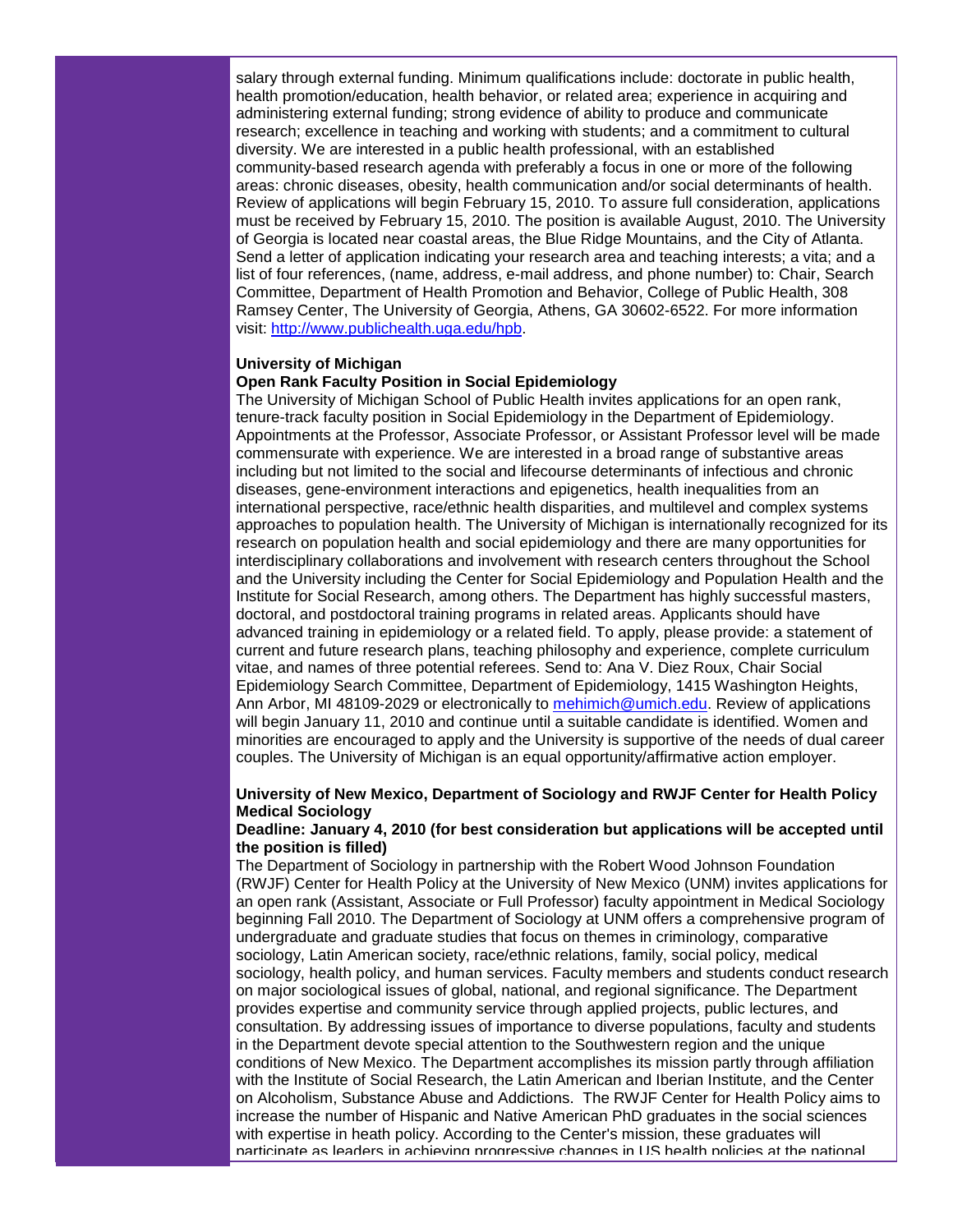level. In January 2007 RWJF awarded initial and renewable funding of \$18.5 million for the first five years. The Center will serve as a national resource for minority health policy research and will provide a voice for Hispanics, Native Americans, and other underrepresented groups in health policy discussions. In its educational and research goals, the Center fosters collaboration among the social science departments in the College of Arts and Sciences (Economics, Political Science, and Sociology) and the Health Sciences Center (Medicine, Nursing, Pharmacy, and Public Health). Minimum qualifications are a doctoral degree in sociology, demography, social epidemiology, public health, or a closely related field. The successful candidate will be a scholar chosen on the basis of strength and breadth of performance, according to the following selection criteria:

1) active research agenda and publication history congruent with the missions of the Department of Sociology [\(http://www.unm.edu/~socdept\)](http://rs6.net/tn.jsp?et=1102879386537&s=1&e=001kE47ijvqqg4CuRcnAkv6q-SkbrTDevHLCQ6wlkNJxC8YR020r2erug-fO3vQrNV6D1S2sUMNWc5cqfcGyibb7mViI0XMyjnmDxvSLRk-1iZ6n0xqVlvEjw==) and the RWJ Center

# [\(http://rwjf.unm.edu\)](http://rs6.net/tn.jsp?et=1102879386537&s=1&e=001kE47ijvqqg7XU7VLfZ4HF0QK-xrlfAc42KuQuwBj_cO0Wh6jK6bepMb0zLRwegiD3DGNj8G6IY4ILF6fhzpGsANuHGMXACqUlpSIZO2VQuo=);

2) academic preparation and ability to teach graduate and undergraduate courses in sociology and any of the following areas of specialization: medical sociology, early demography, epidemiology, public health, and health policy; and

3) ability to supervise graduate students, in studies leading to the doctoral degree in sociology, with a focus on health policy.

Preference will be given to candidates with a strong background in interdisciplinary and community-oriented research in medical sociology, public health, and/or health policy pertinent to Hispanic/Latino or Native American populations.

For best consideration, all application materials should be received by January 4, 2010, but applications will be accepted until the position is filled. A complete application should include:

1. a cover letter of application describing the applicant's qualifications and objectives. You must also address the three minimum requirements.

a) active research agenda and publication history congruent with the missions of the Department of Sociology [\(http://www.unm.edu/~socdept\)](http://rs6.net/tn.jsp?et=1102879386537&s=1&e=001kE47ijvqqg4CuRcnAkv6q-SkbrTDevHLCQ6wlkNJxC8YR020r2erug-fO3vQrNV6D1S2sUMNWc5cqfcGyibb7mViI0XMyjnmDxvSLRk-1iZ6n0xqVlvEjw==) and the RWJ Center [\(http://rwjf.unm.edu\)](http://rs6.net/tn.jsp?et=1102879386537&s=1&e=001kE47ijvqqg7XU7VLfZ4HF0QK-xrlfAc42KuQuwBj_cO0Wh6jK6bepMb0zLRwegiD3DGNj8G6IY4ILF6fhzpGsANuHGMXACqUlpSIZO2VQuo=);

b) academic preparation and ability to teach graduate and undergraduate courses in sociology and any of the following areas of specialization: medical sociology, demography, epidemiology, public health, and health policy; and

c) ability to supervise graduate students, in studies leading to the doctoral degree in sociology, with a focus on health policy.

- 2. a curriculum vitae
- 3. at least two pertinent journal articles or chapters, published or in press

4. at least three letters of recommendations (signed and on letterhead, sent via email in PDF format - refer to instructions in UNMJobs).

HOW TO APPLY: Applications for all faculty positions are submitted through UNMJobs, the University of New Mexico's on-line application form (http://www.unm.edu/jobs/).

NEW APPLICANTS: To search positions, click on the type of position above or click the Search Postings link at the left. To create your login and on-line application form, click the Create Application link at the left.

RETURNING APPLICATIONS: **Click Login at the left and enter your user name and password. This will** enable you to:

- Edit your existing application.
- Review the status of positions to which you have applied.
- Apply to new jobs without re-entering your application information.

If you have any questions regarding this position contact:

Roberto A. Ibarra, Chair

Medical Sociology Search Committee

Department of Sociology

University of New Mexico

Phone: 505.277.2501

E-mail: [raibarra@unm.edu.](mailto:raibarra@unm.edu)

#### **University of Pittsburgh, School of Education, Applied Developmental Psychology Tenure Track Position**

The program in Applied Developmental Psychology at the University of Pittsburgh has reopened a tenure-track position at the assistant level. We seek candidates who can substantially add to our growing strength in research that translates into practices, programs, policies and professional education, promoting the development of children and youth in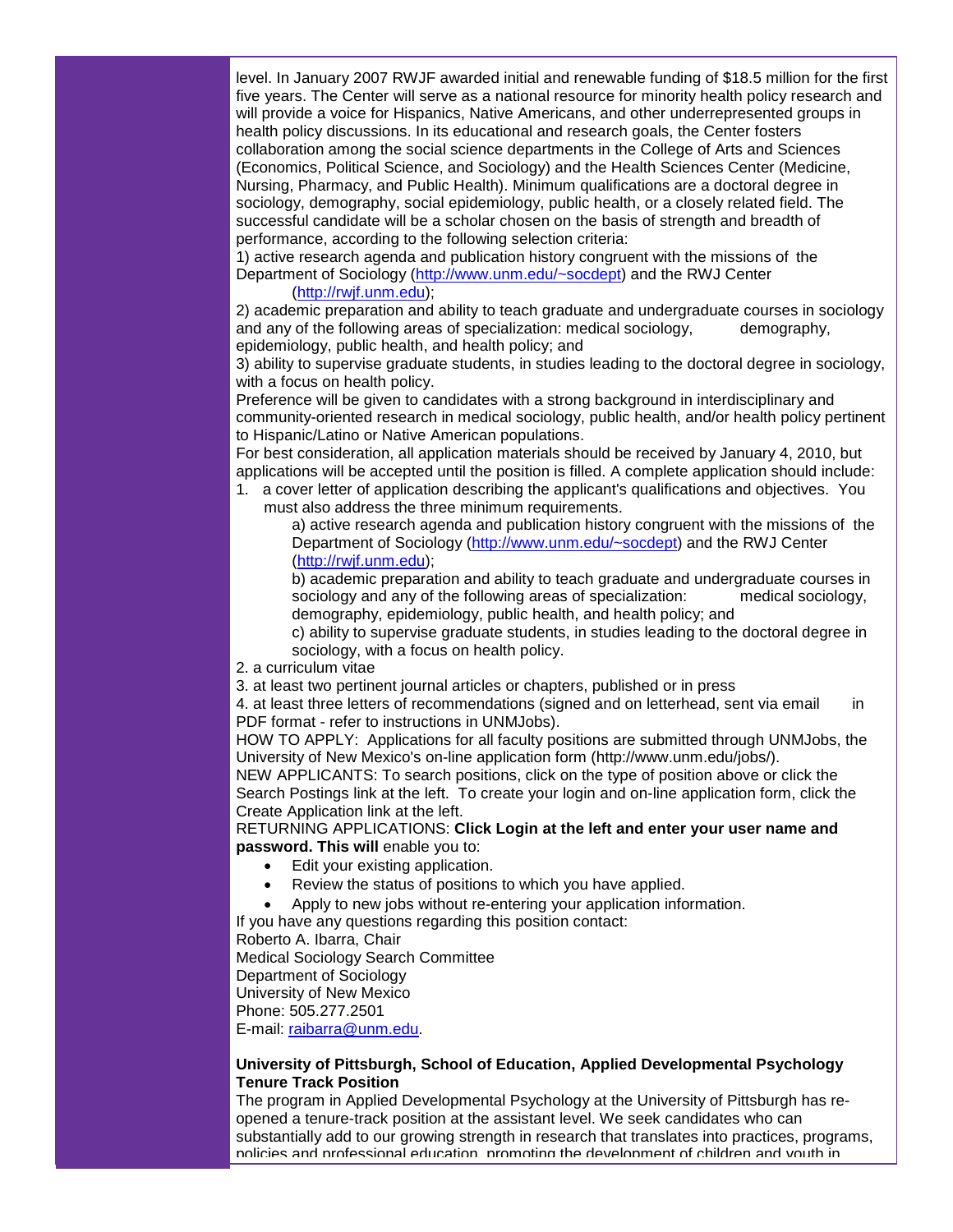families, communities and schools. Expertise is sought in early childhood, middle childhood or youth development, especially in prevention/intervention research and/or the training of professionals who work with these age groups. Of overriding importance is the capacity to work in partnership with diverse community and academic agencies, building on collaborative strengths in our school, evident in our Office of Child Development

(www.education.pitt.edu/ocd) and Center for Urban Education

(www.education.pitt.edu/research/cue.aspx). Candidates must have strong developmental and methodological credentials, show promise of fundable research and be committed to teaching and mentoring a diverse student body including undergraduate, masters and doctoral students who are preparing for practice, administration and research careers. As one of America's "most livable" cities, Pittsburgh offers exceptional opportunities for living and working in a vibrant urban community

[\(www.provost.pitt.edu/faculty\\_resources/about\\_pitt.html\)](http://rs6.net/tn.jsp?et=1102879386537&s=1&e=001kE47ijvqqg6OWl3xWCKjo2h3nxXO4qcHbMtpL5sYafS-oSQEbY9laaz_PSUrqRZKNB3w_iTM3k8Wd2P7Ue8i-hIBXuDbeVpV6kviMVNZVhMo3ew1FWWDHJFDwhKyY_xxxLzXTlWVJ1wTKzUtwqs675wBnvAphoJY). To apply for this position please upload your letter of application, teaching statement, research statement and representative writing samples at [http://www.education.pitt.edu/facultysearch/.](http://rs6.net/tn.jsp?et=1102879386537&s=1&e=001kE47ijvqqg6CYO_GVecrtBgu9sB5POBLqH2LozzfDRCNH9Ajul46B6V90HxgBXGCgzbR4btgBJ5DCY0ERymY1IHs93YDrXeLQoxBSRoSN2Bn3rfTfFfgR0O7rEwwPqX9JHSTCw-rOj4=) Please have your letters of recommendation emailed to [edsearch@pitt.edu.](mailto:edsearch@pitt.edu) For questions about the submission process please email

[edsearch@pitt.edu.](mailto:edsearch@pitt.edu) Electronic submissions are highly encouraged. Otherwise, mail materials to: ADP Faculty Search, Office of the Dean, School of Education University of Pittsburgh, 5600 WWPH Hall, Pittsburgh, PA 15260. The review process will begin on December 1, 2009. Inquiries may be directed to the chair of the Search Committee, Carl Johnson [\(johnson@pitt.edu\)](mailto:johnson@pitt.edu).

#### **University of Washington, Fred Hutchinson Cancer Research Center Cancer Prevention Program (4 Predocs and 1 Postdoc) Deadline: January 15, 2010**

Program to begin in July, 2010. Cancer Prevention Program training qualified students interested in pursuing careers in cancer prevention and control, with an emphasis on biobehavioral interventions, communications, or outcomes: Tuition support, monthly stipend, research support, benefits, and travel support available. \* Traineeships can be for one to three years and stipends are \$22,000 for pre-docs and \$55,000 for post-docs. \* Four pre-doctoral and one postdoctoral position are currently available at the University of Washington, the Fred Hutchinson Cancer Research Center, and its affiliated institutions. \* Program is funded by the NIH/NCI. \* Provides students an opportunity to pursue MPH-degree studies in the following areas: nutrition and cancer, genetic epidemiology, intervention trials of cancer risk behavior change (diet, smoking, screening, exercise), and genetic epidemiology. Anyone can learn more about the program and can even apply by going to our web site: [http://depts.washington.edu/bcpt/.](http://rs6.net/tn.jsp?et=1102879386537&s=1&e=001kE47ijvqqg4W_6ISe1uU6QlvkZnYH8iZBbMhwxKgMyZrNgA5qHDL9-4Hd564jPMqe0ZIaK2_xtrjvkcqu6IOQ28Stmc-zPRlpRcsvB678ljVrgYmKd4XAREDc6GBjA9f)

#### **[back to top](#page-0-1)**

# <span id="page-22-0"></span>**CONFERENCES AND EVENTS**

**Symposium on Developing Methods and Approaches for Assessing Disproportionate Environmental Health Impacts**

**Walter E. Washington Convention Center**

**810 Mount Vernon Place, N.W.**

**Washington, D.C.**

#### **March 17 - 19, 2010**

Sponsors - US EPAs, Office of Research and Development, Office of Environmental Justice, Office of Children's Health Protection, CDC's National Center for Environmental Health, National Institute of

Environmental Health Sciences, National Center for Minority Health and Health Disparities, the National Institute for Occupational Health and Safety and the American Public Health Association.

The purpose of this science symposium is to lay the foundation for EPA (and others) to develop analytical and decision frameworks for assessing and addressing environmental justice concerns in regulatory

policy and program evaluation. See symposium website for further details: [http://www.scgcorp.com/envirjusticesym/.](http://rs6.net/tn.jsp?et=1102879386537&s=1&e=001kE47ijvqqg4dAz9mfsVXfeonbtHM2l5o1d5GvgfnyeYMRyKw-iVVZgKjD90Feb7PkhIGu5URo5gc07LssiKh2ItW04N7-pKg372_Owx4WHE-92ujCcCtT4ocImB03B_KZT8Kwwxs28E=)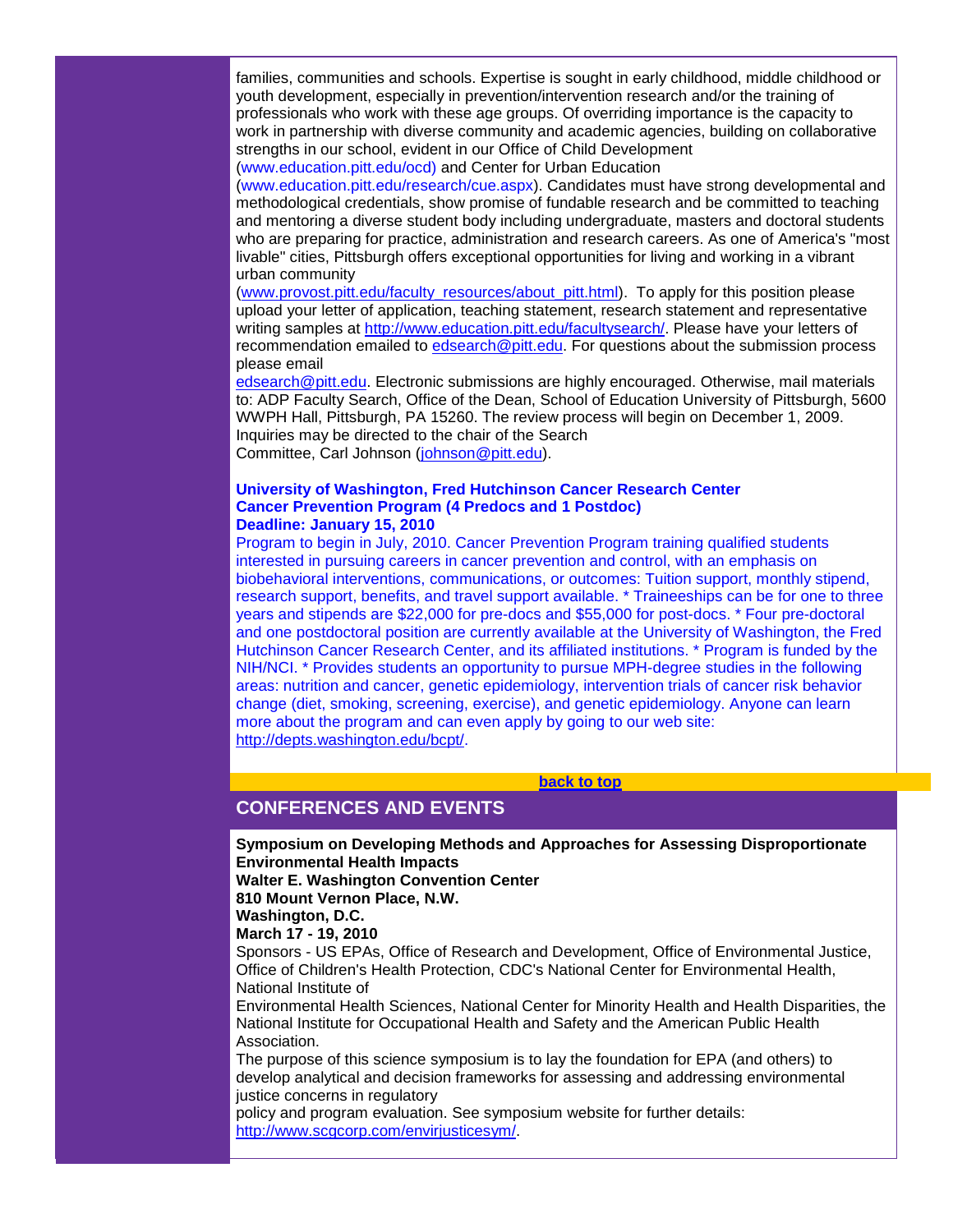# **Taking it to the Curbside: Engaging Communities to Create Sustainable Change for Health**

# **Boston, MA**

# **Tuesday, April 6, 2010**

Please join us in Boston, MA for a one-day northeast regional workshop for investigators and community partners to address issues of sustainability and capacity building related to community health interventions. The workshop, sponsored by the Association for Prevention Teaching and Research, will be hosted by Harvard Medical School & The Harvard Clinical and Translational Science Center (Harvard Catalyst) at the Joseph B. Martin Conference Center in Boston. Co-sponsors include: Boston University, City of Lawrence Mayor's Health Task Force, Community-Campus Partnerships for Health (CCPH), Community Health Education Research Service, Common Pathways, Harvard University Office of Faculty Development and Diversity, Immigrant Services Provider Group for Health, Massachusetts Cancer Prevention and Research Control Network, Tufts University, and University of Massachusetts, Boston/Dana-Farber Harvard Cancer Center Comprehensive Cancer Partnerships Program.

The Keynote Speaker will be Dr. Nina Wallerstein, Professor, Department of Community & Family Medicine, University of New Mexico and the Panel Facilitator will be Dr. Sarena Seifer, Executive Director of CCPH. For more information, please visit

[http://www.atpm.org/prof\\_dev/community10\\_harvard.html](http://rs6.net/tn.jsp?et=1102879386537&s=1&e=001kE47ijvqqg4yLBQVEPuKNRwJReaFX5sLG997UAms0eFwu3kdryEiqL97fWZsvWuhyUUgKod0kjeOD806poL5DZgu-IJ4WRs8-FUm6UerQujaJb0Rdc-tMXuBPbbnNOBBjxdnTbRHuQFpylcLyzcU0Q==) or contact Dr. Ann DiGirolamo at [adigirolamo@challiance.org.](mailto:adigirolamo@challiance.org)

#### **[back to top](#page-0-1)**

# <span id="page-23-0"></span>**RESOURCES**

#### **Publications**

**Disparities in Health Care Quality among Racial and Ethnic Minority Groups: Findings from the National Healthcare Quality and Disparities Reports, 2008 Agency for Healthcare Research and Quality (AHRQ)**

# [http://www.ahrq.gov/qual/nhqrdr08/nhqrdrminority08.pdf](http://rs6.net/tn.jsp?et=1102879386537&s=1&e=001kE47ijvqqg7wr-xFBovau-r2WrdYq1-6HT96OYGzCf-U7z8zMHlmUrgtc7pE1Qc3klnSvwaaX_dxMyFBc5JvqWfR2XTi1pcMRQRjwy1qu8Sy5jH6-1kbkKMDb0MnAfl-EfP0QF3NuRpeJKvzldk0hDa7ze0euYWm)

AHRQ published [Disparities in Health Care Quality among Racial and Ethnic Minority Groups:](http://rs6.net/tn.jsp?et=1102879386537&s=1&e=001kE47ijvqqg7wr-xFBovau-r2WrdYq1-6HT96OYGzCf-U7z8zMHlmUrgtc7pE1Qc3klnSvwaaX_dxMyFBc5JvqWfR2XTi1pcMRQRjwy1qu8Sy5jH6-1kbkKMDb0MnAfl-EfP0QF3NuRpeJKvzldk0hDa7ze0euYWm)  [Findings from the National Healthcare Quality and Disparities Reports, 2008,](http://rs6.net/tn.jsp?et=1102879386537&s=1&e=001kE47ijvqqg7wr-xFBovau-r2WrdYq1-6HT96OYGzCf-U7z8zMHlmUrgtc7pE1Qc3klnSvwaaX_dxMyFBc5JvqWfR2XTi1pcMRQRjwy1qu8Sy5jH6-1kbkKMDb0MnAfl-EfP0QF3NuRpeJKvzldk0hDa7ze0euYWm) which takes a closer look at the National Healthcare Quality Report and the National Healthcare Disparities Report. The fact sheet examines the disparities among racial and ethnic groups that persist in health care quality and access as well as the differences in the magnitude and patterns of disparities within subpopulations.

**Experiences with Hospital Care: Perspectives of Black and Hispanic Patients Author(s): LeRoi S. Hicks, Dora A. Tovar, E. John Orav, and Paula A. Johnson**  Journal: **Journal of General Internal Medicine, August 2008 23(8):1234-40.**  [http://www.commonwealthfund.org/Content/Publications/Literature-](http://rs6.net/tn.jsp?et=1102879386537&s=1&e=001kE47ijvqqg4asI2BOWkE6sjG77BwvhIh1UHyFlsk9UZDgFkaxnLNB1dE5IRcIOBrRrnY8zULkLnw_Hg4eItmYPn_K0LoPup6uQ3s9HP01LD67haY36w4gim7PfXoiXkhJoqS-BPT0Ux5qH1tkyxfa0CcMukJgLo6ZY4w84CMiQk6UIu0KjCoSfUJEMEo0O0MUiVKsgKN0amRBPfscfw0fxa3nDJp_OdJdj8JhD8k4IfL9B8Sppt5Ae0aaakigo3wpFyyHYARebN2EonTvqkt12KHp-QbV5va4VeJWVaHPsKp7JVnRhdg2A==)

[Abstracts/2009/Sep/Experiences-with-Hospital-Care-Perspectives-of-Black-and-Hispanic-](http://rs6.net/tn.jsp?et=1102879386537&s=1&e=001kE47ijvqqg4asI2BOWkE6sjG77BwvhIh1UHyFlsk9UZDgFkaxnLNB1dE5IRcIOBrRrnY8zULkLnw_Hg4eItmYPn_K0LoPup6uQ3s9HP01LD67haY36w4gim7PfXoiXkhJoqS-BPT0Ux5qH1tkyxfa0CcMukJgLo6ZY4w84CMiQk6UIu0KjCoSfUJEMEo0O0MUiVKsgKN0amRBPfscfw0fxa3nDJp_OdJdj8JhD8k4IfL9B8Sppt5Ae0aaakigo3wpFyyHYARebN2EonTvqkt12KHp-QbV5va4VeJWVaHPsKp7JVnRhdg2A==)[Patients.aspx](http://rs6.net/tn.jsp?et=1102879386537&s=1&e=001kE47ijvqqg4asI2BOWkE6sjG77BwvhIh1UHyFlsk9UZDgFkaxnLNB1dE5IRcIOBrRrnY8zULkLnw_Hg4eItmYPn_K0LoPup6uQ3s9HP01LD67haY36w4gim7PfXoiXkhJoqS-BPT0Ux5qH1tkyxfa0CcMukJgLo6ZY4w84CMiQk6UIu0KjCoSfUJEMEo0O0MUiVKsgKN0amRBPfscfw0fxa3nDJp_OdJdj8JhD8k4IfL9B8Sppt5Ae0aaakigo3wpFyyHYARebN2EonTvqkt12KHp-QbV5va4VeJWVaHPsKp7JVnRhdg2A==)

The Commonwealth Fund released [Experiences with Hospital Care: Perspectives of Black and](http://rs6.net/tn.jsp?et=1102879386537&s=1&e=001kE47ijvqqg4asI2BOWkE6sjG77BwvhIh1UHyFlsk9UZDgFkaxnLNB1dE5IRcIOBrRrnY8zULkLnw_Hg4eItmYPn_K0LoPup6uQ3s9HP01LD67haY36w4gim7PfXoiXkhJoqS-BPT0Ux5qH1tkyxfa0CcMukJgLo6ZY4w84CMiQk6UIu0KjCoSfUJEMEo0O0MUiVKsgKN0amRBPfscfw0fxa3nDJp_OdJdj8JhD8k4IfL9B8Sppt5Ae0aaakigo3wpFyyHYARebN2EonTvqkt12KHp-QbV5va4VeJWVaHPsKp7JVnRhdg2A==)  [Hispanic Patients,](http://rs6.net/tn.jsp?et=1102879386537&s=1&e=001kE47ijvqqg4asI2BOWkE6sjG77BwvhIh1UHyFlsk9UZDgFkaxnLNB1dE5IRcIOBrRrnY8zULkLnw_Hg4eItmYPn_K0LoPup6uQ3s9HP01LD67haY36w4gim7PfXoiXkhJoqS-BPT0Ux5qH1tkyxfa0CcMukJgLo6ZY4w84CMiQk6UIu0KjCoSfUJEMEo0O0MUiVKsgKN0amRBPfscfw0fxa3nDJp_OdJdj8JhD8k4IfL9B8Sppt5Ae0aaakigo3wpFyyHYARebN2EonTvqkt12KHp-QbV5va4VeJWVaHPsKp7JVnRhdg2A==) which discusses how important it is that health care providers understand the expectations of minority patient as well as their needs and preferences. The researchers found that African American and Latino patients were more likely than white patients to perceive that their preferences were not well respected.

#### **Gene Expression and Its Discontents: The Social Production of Chronic Disease Springer, New York, November 2009, ISBN 1441914811**

Gene Expression and its Discontents describes how epigenetic context affects gene expression and development, using the asymptotic limit theorems of information theory in a highly formal manner. The work suggests that epigenetic information sources act as analogs to a tunable catalyst, directing development into different characteristic pathways according to the structure of external signals. The results have significant implications for epigenetic epidemiology, in particular for understanding how environmental stress, in a large sense, can induce a broad spectrum of developmental disorders in humans. The book then applies the perspective to a number of chronic diseases broadly associated with obesity, using data at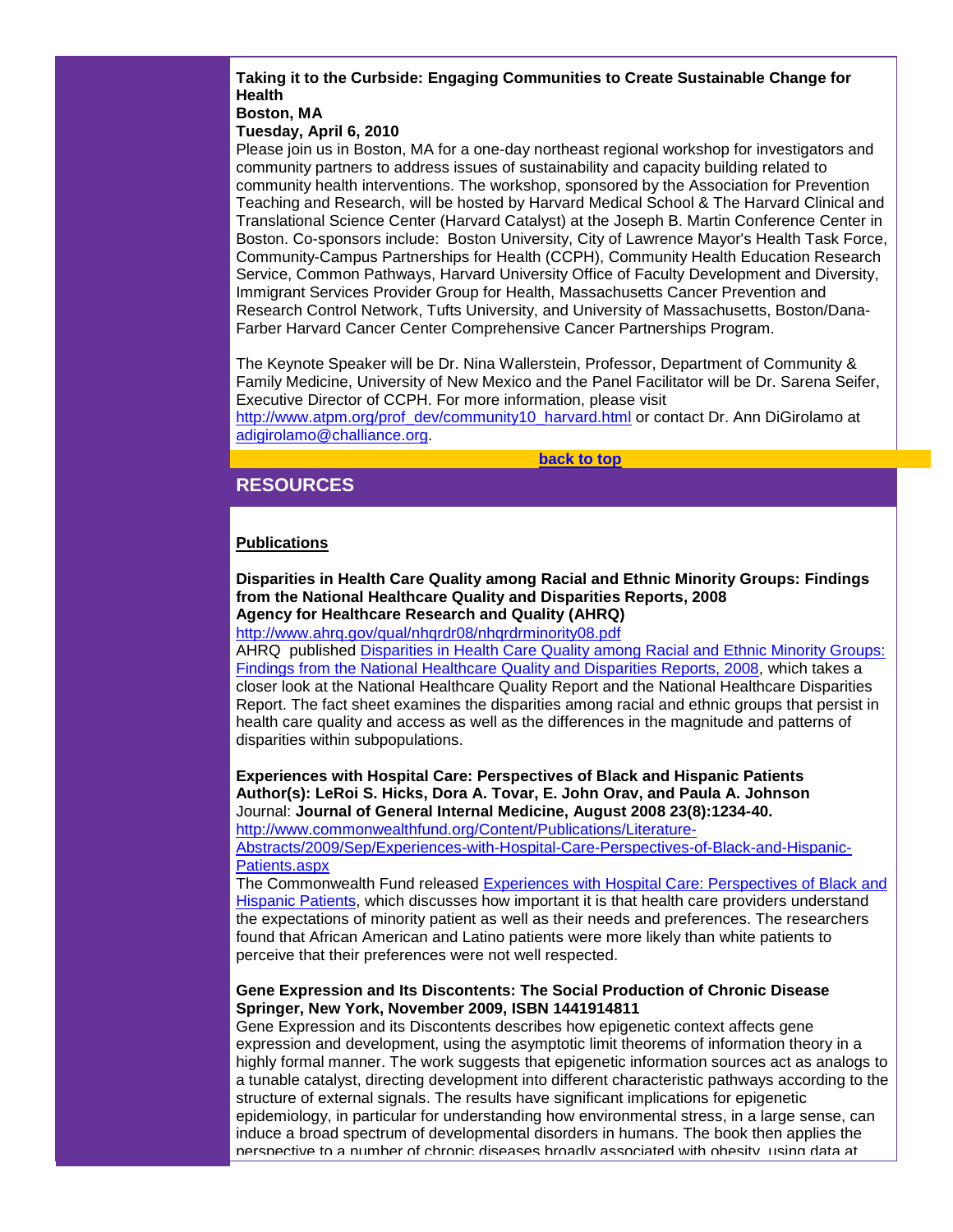different scales of observation. An online search will show the book available for download from a number of sources. Some questions raised in it regarding the particular catalytic role of culture are addressed by a recent preprint: [http://precedings.nature.com/documents/3894/version/2.](http://rs6.net/tn.jsp?et=1102879386537&s=1&e=001kE47ijvqqg4Al8BQTUZGvWOXJv91wLflGVE4kivFoLjH4J0jLQ6_uuNs3Aveo03VbB-za-yRbE5e-9hRmTgwDjYmgKV62PEYtIszhbEEYj4Afu-JlET1kJvqC1Mtm0s1fO-2ikowYwrvfJ52w7E6iu9JM4O8xy69)

**Income inequality, mortality, and self rated health: meta-analysis of multilevel studies Naoki Kondo**, **Grace Sembajwe**, **Ichiro Kawachi**, **Rob M van Dam**, **S V Subramanian**, **Zentaro Yamagata. 10 November 2009, doi:10.1136/bmj.b4471, BMJ 2009;339:b4471 Access the paper at: [http://www.bmj.com/cgi/content/full/339/nov10\\_2/b4471](http://rs6.net/tn.jsp?et=1102879386537&s=1&e=001kE47ijvqqg7Ybg3SDuoS2wHYMGCHVaqEfOPYFGlrwVwC99BlFbg46h7QRbV6of9rNwCO1EQmWXgLdOvzUrbQ-HgGw39uacpxVl7D8nXde20ZO6s7GxRBEybPusGYWHjEqt9Sqy9WUVo56iAPmB14NxMePfdt5v9q)** ABSTRACT

**Objective** To provide quantitative evaluations on the associationbetween income inequality and health.

**Design** Random effects meta-analyses, calculating the overallrelative risk for subsequent mortality among prospective cohortstudies and the overall odds ratio for poor self rated healthamong cross sectional studies. **Data sources** PubMed, the ISI Web of Science, and the NationalBureau for Economic Research database. **Review methods** Peer reviewed papers with multilevel data.**Results** The meta-analysis included 59 509 857 subjects in ninecohort studies and 1 280 211 subjects in 19 cross sectionalstudies. The overall cohort relative risk and cross sectionalodds ratio (95% confidence intervals) per 0.05 unit increasein Gini coefficient, a measure of income inequality, was 1.08(1.06 to 1.10) and 1.04 (1.02 to 1.06), respectively. Meta-regressionsshowed stronger associations between income inequality and thehealth outcomes among studies with higher Gini ( 0.3), conductedwith data after 1990, with longer duration of follow-up (>7years), and incorporating time lags between income inequalityand outcomes. By contrast, analyses accounting for unmeasuredregional characteristics showed a weaker association betweenincome inequality and health.**Conclusions** The results suggest a modest adverse effect of incomeinequality on health, although the population impact might belarger if the association is truly causal. The results alsosupport the threshold effect hypothesis, which posits the existenceof a threshold of income inequality beyond which adverse impactson health begin to emerge. The findings need to be interpretedwith caution given the heterogeneity between studies, as wellas the attenuation of the risk estimates in analyses that attemptedto control for the unmeasured characteristics of areas withhigh levels of income inequality.

#### **Migration & Health: The Children of Mexican Immigrants in the United States Steven P. Wallace, Paula Leite, Xóchitl Castañeda, Marc Schenker UCLA Center for Health Policy Research**

#### **[http://healthpolicy.ucla.edu/pubs/Publication.aspx?pubID=381](http://rs6.net/tn.jsp?et=1102879386537&s=1&e=001kE47ijvqqg6TLyQWorELE6_MUIXD8xeNSg1RXFvjj62r3WTRwfJc_fw9KSVZH0Blv4fYQI9gu-iaFZA9GeX4hG16yoZxAxbGfJ15_d6vHkyCaY3NXqJc4w__IWW2ODlcOxHELltDGCDImKtk60a_EcJEQAe7ew4GSwL8ya6BQVA=)**

UCLA Center for Health Policy Research's **re**port, [Migration & Health: The Children of Mexican](http://rs6.net/tn.jsp?et=1102879386537&s=1&e=001kE47ijvqqg6TLyQWorELE6_MUIXD8xeNSg1RXFvjj62r3WTRwfJc_fw9KSVZH0Blv4fYQI9gu-iaFZA9GeX4hG16yoZxAxbGfJ15_d6vHkyCaY3NXqJc4w__IWW2ODlcOxHELltDGCDImKtk60a_EcJEQAe7ew4GSwL8ya6BQVA=)  [Immigrants in the United States,](http://rs6.net/tn.jsp?et=1102879386537&s=1&e=001kE47ijvqqg6TLyQWorELE6_MUIXD8xeNSg1RXFvjj62r3WTRwfJc_fw9KSVZH0Blv4fYQI9gu-iaFZA9GeX4hG16yoZxAxbGfJ15_d6vHkyCaY3NXqJc4w__IWW2ODlcOxHELltDGCDImKtk60a_EcJEQAe7ew4GSwL8ya6BQVA=) examines the barriers that more than 6 million children of Mexican immigrants face in getting health care in the United States, compared to white children, African American children, and the native born children of immigrants from other countries. The study found that Mexican immigrant children are nearly three times more likely than other children in the United States to be uninsured, and three times less likely than white children to have a place where they receive regular medical care.

#### **Websites**

#### **Advancing Health Equity: From Theory to Practice [http://healthequityinva.ning.com/](http://rs6.net/tn.jsp?et=1102879386537&s=1&e=001kE47ijvqqg7Stim37wW_eFr4ow3SC2NV_HoW3Aeg0BgwwYyx889ndGa3uYhhhqeCQgyGSdvsKcVvsFb0o04bg7eIPbyHX_W8ui3sorq3A5pBeKpWw5w2FjXD9vMxI3iU)**

Virginia Public Health Association is pleased to announce a New Health Equity Social Network Website, which stemmed out of the Advancing Health Equity: from Theory to Practice conference held earlier this year. On this website, you can:

- \* Start discussions and answer questions in the forum
- \* Write your own blog posts and share comments on other posts
- Add events
- Upload photos and videos
- Join and create groups
- \* Find members that you know and leave comments on their page
- \* Invite people you know to join the network
- \* Identify collaborators in your community and across the state to engage in activities to